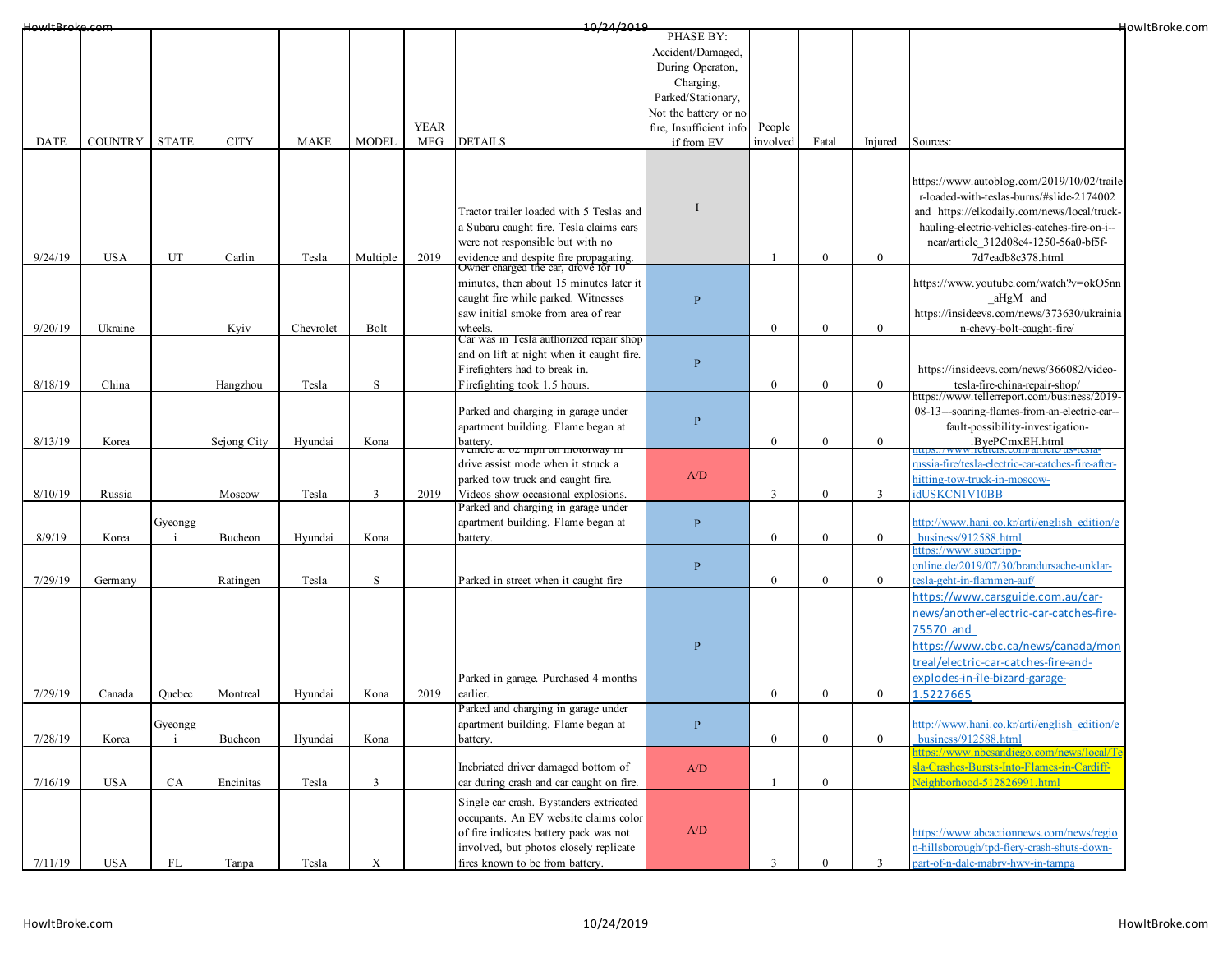| HowItBroke.com |                |              |               |             |                 |             | 10/24/2019                                                                       |                         |                  |                  |                |                                                               | HowItBroke.com |
|----------------|----------------|--------------|---------------|-------------|-----------------|-------------|----------------------------------------------------------------------------------|-------------------------|------------------|------------------|----------------|---------------------------------------------------------------|----------------|
|                |                |              |               |             |                 |             |                                                                                  | PHASE BY:               |                  |                  |                |                                                               |                |
|                |                |              |               |             |                 |             |                                                                                  | Accident/Damaged,       |                  |                  |                |                                                               |                |
|                |                |              |               |             |                 |             |                                                                                  | During Operaton,        |                  |                  |                |                                                               |                |
|                |                |              |               |             |                 |             |                                                                                  | Charging,               |                  |                  |                |                                                               |                |
|                |                |              |               |             |                 |             |                                                                                  | Parked/Stationary,      |                  |                  |                |                                                               |                |
|                |                |              |               |             |                 |             |                                                                                  | Not the battery or no   |                  |                  |                |                                                               |                |
|                |                |              |               |             |                 | <b>YEAR</b> |                                                                                  | fire, Insufficient info | People           |                  |                |                                                               |                |
| DATE           | <b>COUNTRY</b> | <b>STATE</b> | <b>CITY</b>   | <b>MAKE</b> | <b>MODEL</b>    | <b>MFG</b>  | <b>DETAILS</b>                                                                   | if from EV              | involved         | Fatal            | Injured        | Sources:                                                      |                |
|                |                |              |               |             |                 |             | extensively damaged home while                                                   |                         |                  |                  |                | attps://www.dailynews.com/2019/06/29/2-                       |                |
|                |                |              |               |             |                 |             | occupants slept. Continued to burn                                               |                         |                  |                  |                | story-toluca-lake-house-catches-fire/and                      |                |
|                |                |              |               |             |                 |             |                                                                                  | $\overline{P}$          |                  |                  |                | https://www.flickr.com/photos/lafd/albums/                    |                |
|                |                |              |               |             |                 |             | after removed from garage and with                                               |                         |                  |                  |                |                                                               |                |
| 6/29/19        | <b>USA</b>     | CA           | Toluca Lake   | <b>BMW</b>  | i3              |             | firefighters pouring on water.                                                   |                         | $\theta$         | $\mathbf{0}$     | $\overline{0}$ | 72157709346051342/                                            |                |
|                |                |              |               |             |                 |             | Smoke, fire, and small explosion                                                 | $\, {\bf P}$            |                  |                  |                | qz.com/1645678/new-york-listed-nios-                          |                |
| 6/14/19        | China          |              | Wuhan         | Nio         | ES8             | 2019        | reported.<br>Began to burn in a parking lot and had                              |                         | $\mathbf{0}$     | $\mathbf{0}$     | $\overline{0}$ | electric-suv-keeps-catching-fire/                             |                |
|                |                |              |               |             |                 |             | to be put in a dump truck filled with                                            |                         |                  |                  |                | https://www.moto.ch/gefaehrliche-                             |                |
|                |                |              |               |             |                 |             |                                                                                  | $\mathbf{P}$            |                  |                  |                |                                                               |                |
| 6/5/19         | Germany        |              | Dortmund      | Smart       | Electric        |             | water.                                                                           |                         | $\boldsymbol{0}$ | $\mathbf{0}$     | $\overline{0}$ | elektrofahrzeuge/<br>https://www.news.com.au/technology/innov |                |
|                |                |              |               |             |                 |             |                                                                                  |                         |                  |                  |                | ation/motoring/motoring-news/teslas-horror-                   |                |
| 6/1/19         |                |              |               |             |                 |             |                                                                                  | $\mathbf C$             |                  |                  |                | year-continues-as-another-car-mysteriously-                   |                |
|                |                |              |               |             |                 |             | Fire while at hotel Supercharger and                                             |                         |                  |                  |                | catches-fire/news-                                            |                |
|                |                |              |               |             |                 |             |                                                                                  |                         | $\theta$         |                  |                |                                                               |                |
|                | Belgium        |              | Antwerpen     | Tesla       | S               |             | put in water tank                                                                |                         |                  | $\mathbf{0}$     | $\overline{0}$ | story/42f2a68a747cf3bd6c057c03acfbe2b0                        |                |
|                |                |              |               |             |                 |             |                                                                                  |                         |                  |                  |                | http://enschede.1twente.nl/elektrische-auto-                  |                |
| 5/23/19        |                |              |               |             |                 |             | Car began to burn in showroom. Fire                                              | $\, {\bf P}$            |                  |                  |                | ontploft-zomaar-in-enschede-staat-ons-dat-                    |                |
|                | Netherland     |              | Enschede      | <b>BMW</b>  | $\overline{13}$ | 2018        | department put in tank to extinguish.<br>Milami FD reported to NTSB after        |                         | $\mathbf{0}$     | $\Omega$         | $\mathbf{0}$   | vaker-te-wachten/content/item?1132863                         |                |
|                |                |              |               |             |                 |             | third response to this vehicle on June                                           |                         |                  |                  |                |                                                               |                |
|                |                |              |               |             |                 |             |                                                                                  |                         |                  |                  |                |                                                               |                |
|                |                |              |               |             |                 |             | 13. First fire was in a garage with 9                                            |                         |                  |                  |                |                                                               |                |
|                |                |              |               |             |                 |             | other collector vehicles; all of which                                           |                         |                  |                  |                |                                                               |                |
|                |                |              |               |             |                 |             | burned. Cause of original fire currently                                         |                         |                  |                  |                |                                                               |                |
|                |                |              |               |             |                 |             | undetermined. Vehicle moved to tow                                               |                         |                  |                  |                |                                                               |                |
|                |                |              |               |             |                 |             | yard June 4 and covered. Tow yard                                                | I                       |                  |                  |                |                                                               |                |
|                |                |              |               |             |                 |             | reported that insurance appraiser                                                |                         |                  |                  |                |                                                               |                |
|                |                |              |               |             |                 |             | examined vehicle June 13 and re-                                                 |                         |                  |                  |                | Miami FD, Tow yard, insurance                                 |                |
|                |                |              |               |             |                 |             | covered it hours before it began to                                              |                         |                  |                  |                | representative plus www.sun-                                  |                |
|                |                |              |               |             |                 |             | smoke and was in flames when fire                                                |                         |                  |                  |                | sentinel.com/local/broward/fort-lauderdale/fl-                |                |
|                |                |              |               |             |                 |             | department arrived. After extinguishing                                          |                         |                  |                  |                | ne-luxury-cars-garage-fire-20190522-                          |                |
| 5/21/19        | <b>USA</b>     | FL           | Miami         | Tesla       | X               | 2018        |                                                                                  |                         | $\Omega$         | $\bf{0}$         | $\mathbf{0}$   | kwu3bxghbcthgmuem7usah3y4-story.html                          |                |
|                |                |              |               |             |                 |             | it and departing, the vehicle caught fire<br>Smoke and fire while parked. Took 2 |                         |                  |                  |                |                                                               |                |
| 5/16/19        |                |              |               |             |                 |             | hours to extinguish. Firefighting took                                           | $\, {\bf P}$            |                  |                  |                | insideevs.com/new/350022/nio-es8-fire-                        |                |
|                | China          |              | Shanghai      | Nio         | ES8             | 2019        | 4 hours.                                                                         |                         | $\mathbf{0}$     | $\mathbf{0}$     | $\overline{0}$ | china/                                                        |                |
|                |                |              |               |             |                 |             |                                                                                  |                         |                  |                  |                | -ttps://www.haz.de/Nachrichten/Der                            |                |
| 5/16/19        |                |              | Schleswig-    |             |                 |             | Fire was not extinguished until the car                                          | $\mathbf{P}$            |                  |                  |                | Norden/Elektro-Autos-stellen-Feuerwehr-vor-                   |                |
|                | Germany        |              | Holstein      | Mini        | Hybrid          |             | was submerged in water.<br>Useu Auto Trong Tamer man putting                     |                         | $\mathbf{0}$     | $\mathbf{0}$     | $\overline{0}$ | eue-Herausforderungen                                         |                |
|                |                |              |               |             |                 |             |                                                                                  |                         |                  |                  |                |                                                               |                |
|                |                |              |               |             |                 |             | vehicle into Park while launching                                                |                         |                  |                  |                |                                                               |                |
|                |                |              |               |             |                 |             | boat. Vehicle rolled into saltwater,                                             |                         |                  |                  |                |                                                               |                |
| 5/15/19        |                |              |               |             |                 |             | towtruck pulled vehicle out, and then                                            | A/D                     |                  |                  |                | https://bc.ctvnews.ca/i-m-so-lucky-                           |                |
|                |                |              |               |             | Outlander       |             | it caught fire on ramp. Took hours to                                            |                         |                  |                  |                | boater-who-escaped-runaway-suv-with-                          |                |
|                | Canada         | BC           | Vancouver     | Mitsubishi  | <b>PHEV</b>     | 2019        | extinguish.                                                                      |                         | $\mathbf{0}$     | $\mathbf{0}$     | $\overline{0}$ | scratches-admits-mistake-1.4427648                            |                |
|                |                |              |               |             |                 |             | . <del>eu m a snopping ma</del>                                                  |                         |                  |                  |                |                                                               |                |
|                |                |              |               |             |                 |             | parking lot after being parked for 30                                            |                         |                  |                  |                |                                                               |                |
|                |                |              |               |             |                 |             | minutes, 3 explosions seen on CCTV                                               |                         |                  |                  |                |                                                               |                |
| 5/12/19        |                |              |               |             |                 |             | footage. Took 45 minutes to                                                      | $\, {\bf P}$            |                  |                  |                |                                                               |                |
|                |                |              |               |             |                 |             | extinguish. Tesla subsequently pushed                                            |                         |                  |                  |                | https://hk.news.appledaily.com/local/daily/a                  |                |
|                | China          |              | Hong Kong     | Tesla       | S85             |             | thermal management software update.<br>Parked and not plugged in at about        |                         | $\overline{0}$   | $\boldsymbol{0}$ | $\overline{0}$ | rticle/20190514/20677780                                      |                |
|                |                |              |               |             |                 |             |                                                                                  |                         |                  |                  |                |                                                               |                |
| 5/3/19         |                |              |               |             |                 |             | midnight when it was noticed smoking                                             | ${\bf P}$               |                  |                  |                | www.thedrive.com/news/27823/another-tesla                     |                |
|                |                |              |               |             |                 |             | in a garage. SFFD pulled car from                                                |                         |                  |                  |                | model-s-randomly catches-fire-in-san-                         |                |
|                | <b>USA</b>     | CA           | San Francisco | Tesla       | S               |             | garage and doused flames.                                                        |                         | $\mathbf{0}$     |                  | $\mathbf{0}$   | francisco-garage-report                                       |                |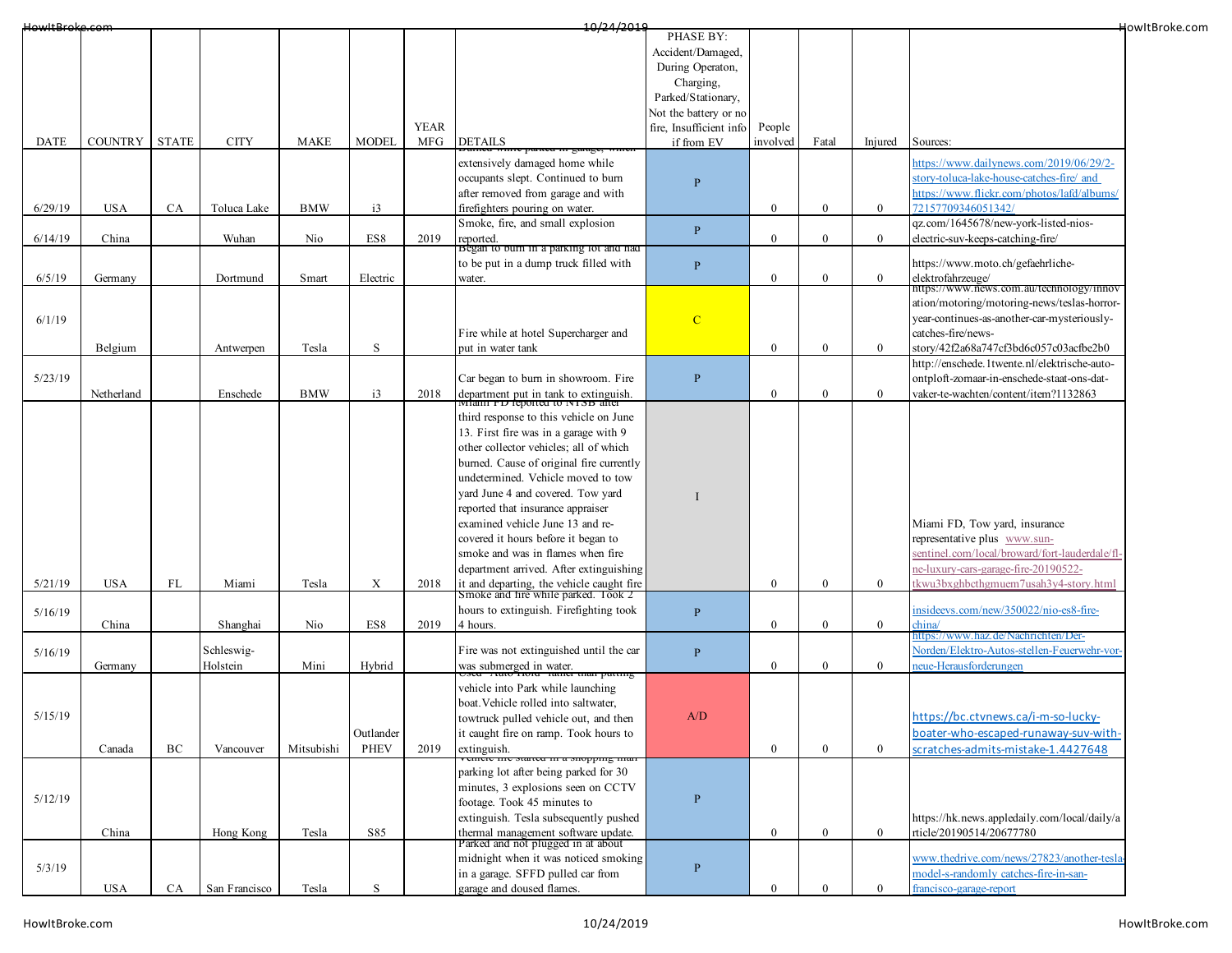| HowItBroke.com     |                |              |             |             |                           |             | 10/24/2019                                                           |                         |                |              |                  |                                                          | HowItBroke.com |
|--------------------|----------------|--------------|-------------|-------------|---------------------------|-------------|----------------------------------------------------------------------|-------------------------|----------------|--------------|------------------|----------------------------------------------------------|----------------|
|                    |                |              |             |             |                           |             |                                                                      | PHASE BY:               |                |              |                  |                                                          |                |
|                    |                |              |             |             |                           |             |                                                                      | Accident/Damaged,       |                |              |                  |                                                          |                |
|                    |                |              |             |             |                           |             |                                                                      | During Operaton,        |                |              |                  |                                                          |                |
|                    |                |              |             |             |                           |             |                                                                      | Charging,               |                |              |                  |                                                          |                |
|                    |                |              |             |             |                           |             |                                                                      | Parked/Stationary,      |                |              |                  |                                                          |                |
|                    |                |              |             |             |                           |             |                                                                      | Not the battery or no   |                |              |                  |                                                          |                |
|                    |                |              |             |             |                           | <b>YEAR</b> |                                                                      | fire, Insufficient info | People         |              |                  |                                                          |                |
| DATE               | <b>COUNTRY</b> | <b>STATE</b> | <b>CITY</b> | <b>MAKE</b> | <b>MODEL</b>              | MFG         | <b>DETAILS</b>                                                       | if from EV              | involved       | Fatal        | Injured          | Sources:                                                 |                |
|                    |                |              |             |             |                           |             | Fire first noticed in trunk and                                      |                         |                |              |                  |                                                          |                |
| 4/24/19            |                |              |             |             |                           |             | unknown if battery itself was involved                               | $\mathbf N$             |                |              |                  | autonews.gasgoo.com/china news/70015883                  |                |
|                    | China          |              | Shanghai    | <b>ByD</b>  | e5                        | 2019        | in half hour fire.                                                   |                         |                | $\theta$     | $\mathbf{0}$     | .html                                                    |                |
|                    |                |              |             |             |                           |             | impact damaged battery and front                                     |                         |                |              |                  |                                                          |                |
|                    |                |              |             |             |                           |             | bumper. Battery was not known to be                                  |                         |                |              |                  |                                                          |                |
| 4/22/19            |                |              |             |             |                           |             | damaged and vehicle was waiting for                                  | A/D                     |                |              |                  |                                                          |                |
|                    |                |              |             |             |                           |             | pickup by owner. Post fire inspection                                |                         |                |              |                  |                                                          |                |
|                    |                |              |             |             |                           |             | found accident deformaiton to left rear                              |                         |                |              |                  | insideeves.com/news/347796/nio-es8-fire-                 |                |
|                    | China          |              | Shanghai    | Nio         | ES8                       | 2019        | of battery casing.                                                   |                         | $\theta$       | $\mathbf{0}$ | $\overline{0}$   | crash/                                                   |                |
|                    |                |              |             |             |                           |             | Video of unoccupied vehicle burning                                  |                         |                |              |                  | https://jalopnik.com/surveillance-video-of-              |                |
| 4/21/19            |                |              |             |             |                           |             | in parking garage. Adjacent Audi A6                                  | $\, {\bf P}$            |                |              |                  | tesla-exploding-in-shanghai-parki-                       |                |
|                    | China          |              | Shanghai    | Tesla       | S                         |             | was also destroyed.                                                  |                         | $\mathbf{0}$   | $\bf{0}$     | $\overline{0}$   | 1834211204                                               |                |
|                    |                |              |             |             |                           |             | Tesla engineer removed fuse from                                     |                         |                |              |                  | https://pittsburgh.cbslocal.com/2019/04/17/              |                |
|                    |                |              |             |             |                           |             | battery pack prior to transport. On                                  |                         |                |              |                  | monroeville-tesla-fire/ and                              |                |
|                    |                |              |             |             |                           |             |                                                                      |                         |                |              |                  | https://electrek.co/2019/04/18/tesla-fire-               |                |
| 4/8/19             |                |              | Monroeville |             |                           |             | $2/8/2019$ car was unloaded at Fox                                   | ${\bf P}$               |                |              |                  | investigation/ and                                       |                |
|                    |                |              | and Fox     |             |                           |             | Chapel shop 3:30pm and caught fire at                                |                         |                |              |                  | https://pittsburgh.cbslocal.com/2019/02/08/f             |                |
|                    | <b>USA</b>     | PA           | Chapel      | Tesla       | $\boldsymbol{\mathrm{X}}$ |             | $6:20$ pm.                                                           |                         | $\overline{0}$ | $\mathbf{0}$ | $\mathbf{0}$     | ox-chapel-sweet-water-lane-fire/                         |                |
|                    |                |              |             |             |                           |             |                                                                      |                         |                |              |                  |                                                          |                |
|                    |                |              |             |             |                           |             |                                                                      |                         |                |              |                  | https://www.brandweer.nl/brandweernederlan               |                |
|                    |                |              |             |             |                           |             |                                                                      |                         |                |              |                  | d/nieuws/cases/accubrand-in-auto                         |                |
| 3/25/19            |                |              |             |             |                           |             | Battery began to smoke in dealer lot.                                | $\, {\bf P}$            |                |              |                  | https://www.autoevolution.com/news/bmw-                  |                |
|                    |                |              |             |             |                           |             | Car put in water tank to extinguish.                                 |                         |                |              |                  | i8-catches-fire-in-the-netherlands-firefighters-         |                |
|                    |                |              |             |             | i8                        |             |                                                                      |                         | $\overline{0}$ |              |                  | drop-it-in-water-container-133267.html                   |                |
|                    | Netherland     |              | Tilburg     | <b>BMW</b>  |                           | 2018        |                                                                      |                         |                | $\mathbf{0}$ | $\overline{0}$   | https://insideevs.com/news/337258/bmw-i3-                |                |
|                    |                |              |             |             |                           |             | Area of range extending gas engine                                   |                         |                |              |                  |                                                          |                |
| 3/19/19            |                |              |             |             |                           |             | appears to have burned out while                                     | $\mathbf{P}$            |                | $\theta$     | $\overline{0}$   | rex-burns-after-catching-fire-while-parked-in-           |                |
|                    | Spain          |              |             | <b>BMW</b>  | i3                        |             | parked.                                                              |                         | $\overline{0}$ |              |                  | spain/                                                   |                |
|                    |                |              |             |             |                           |             |                                                                      |                         |                |              |                  | https://bc.ctvnews.ca/driver-dead-after-tesla-           |                |
| 3/18/19            |                |              |             |             |                           |             |                                                                      | A/D                     |                |              |                  | crashes-into-pole-on-lougheed-highway-                   |                |
|                    | Canada         | BC           | Vancouver   | Tesla       | $\boldsymbol{\mathrm{X}}$ |             | Struck lightpole and caught fire. Driver                             |                         | $\overline{1}$ |              | $\overline{0}$   | 1.4340542<br>ttps://www.upsbatterycenter.com/blog/beiqi- |                |
|                    |                |              |             |             | WeiWang                   |             | Began to burn while charging.<br>Reported to be third since January. |                         |                |              |                  | weiwang-407ev-catching-fire/ and                         |                |
|                    |                |              |             |             |                           |             |                                                                      |                         |                |              |                  |                                                          |                |
| 3/11/19            |                |              |             |             | 407EV                     |             | May 10 report stated that State                                      | $\overline{C}$          |                |              |                  | ttps://www.upsbatterycenter.com/blog/beiqi-              |                |
|                    |                |              |             |             | delivery                  |             | investigation into the group of three                                |                         |                |              |                  | weiwang-407ev-catching-fire/ and                         |                |
|                    | China          |              | Shenzen     | Beigi       | van                       |             | attributed cause to the battery supplier                             |                         | $\mathbf{0}$   | $\bf{0}$     | $\mathbf{0}$     | http://www.xinhuanet.com/english/2019-                   |                |
|                    |                |              |             |             |                           |             | Reported to be second since January.                                 |                         |                |              |                  | weiwang-407ev-catching-fire/ and                         |                |
|                    |                |              |             |             | WeiWang                   |             | May 10 report stated that State                                      |                         |                |              |                  | ttps://www.upsbatterycenter.com/blog/beiqi-              |                |
| $\frac{2}{2}$ 2019 |                |              |             |             | 407EV                     |             | investigation into the group of three                                | $\mathbf C$             |                |              |                  | weiwang-407ev-catching-fire/ and                         |                |
|                    |                |              |             |             | delivery                  |             | attributed cause to the battery supplier                             |                         |                |              |                  | http://www.xinhuanet.com/english/2019-                   |                |
|                    | China          |              | Shenzen     | Beiqi       | van                       |             | quality control.                                                     |                         | $\mathbf{0}$   | $\theta$     | $\overline{0}$   | 07/12/c 138221297.htm                                    |                |
|                    |                |              |             |             |                           |             |                                                                      |                         |                |              |                  |                                                          |                |
|                    |                |              |             |             |                           |             | Began to burn while charging.                                        |                         |                |              |                  | weiwang-407ev-catching-fire/ and                         |                |
|                    |                |              |             |             | WeiWang                   |             | Reported to be first since January. May                              | $\mathbf C$             |                |              |                  | ttps://www.upsbatterycenter.com/blog/beigi-              |                |
| 1/2/2019           |                |              |             |             | 407EV                     |             | 10 report stated that State investigation                            |                         |                |              |                  | weiwang-407ev-catching-fire/ and                         |                |
|                    |                |              |             |             | delivery                  |             | into the group of three attributed cause                             |                         |                |              |                  | http://www.xinhuanet.com/english/2019-                   |                |
|                    | China          |              | Shenzen     | Beiqi       | van                       |             | to the battery supplier quality control.                             |                         | $\mathbf{0}$   | $\bf{0}$     | $\boldsymbol{0}$ | 07/12/c 138221297.htm                                    |                |
|                    |                |              |             |             |                           |             | began in Tesla dealership. Building                                  |                         |                |              |                  |                                                          |                |
|                    |                |              |             |             |                           |             | destroyed. Fire service believes fire                                |                         |                |              |                  |                                                          |                |
| 3/2/19             |                | West         |             |             |                           |             | began in store room and spread to                                    | ${\bf N}$               |                |              |                  | https://www.getsurrey.co.uk/news/uk-world-               |                |
|                    | UK             | Sussex       | Crawley     | Tesla       | S, 3, X                   | 2019        | vehicles.                                                            |                         |                |              | $\mathbf{0}$     | news/live-fire-crawley-tesla-smoke-15910986              |                |
|                    |                |              |             |             |                           |             |                                                                      |                         |                |              |                  |                                                          |                |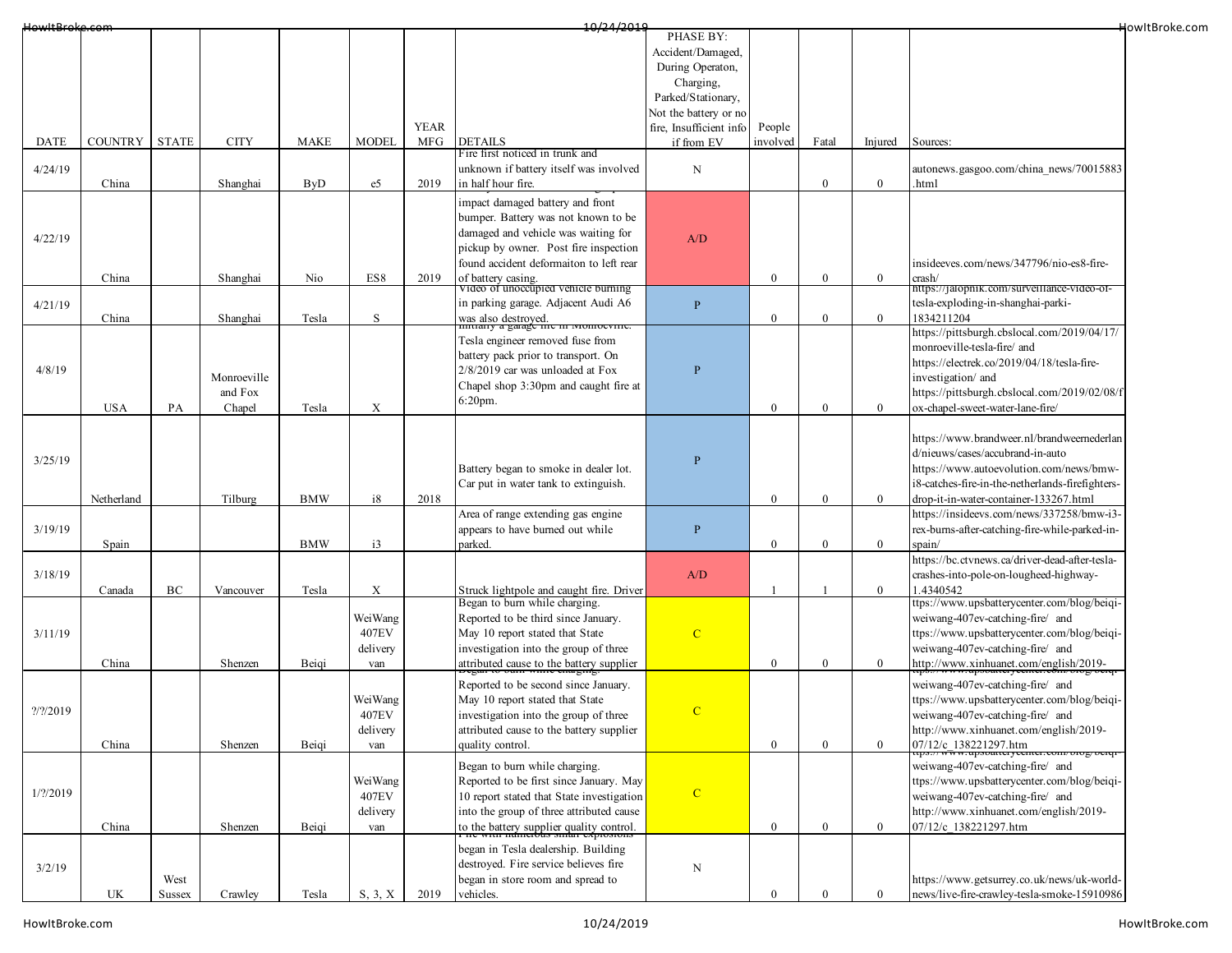| HowItBroke.com |                |              |             |               |                           |             | 10/24/2019                                                                   |                         |              |                  |                |                                                | HowItBroke.com |
|----------------|----------------|--------------|-------------|---------------|---------------------------|-------------|------------------------------------------------------------------------------|-------------------------|--------------|------------------|----------------|------------------------------------------------|----------------|
|                |                |              |             |               |                           |             |                                                                              | PHASE BY:               |              |                  |                |                                                |                |
|                |                |              |             |               |                           |             |                                                                              | Accident/Damaged,       |              |                  |                |                                                |                |
|                |                |              |             |               |                           |             |                                                                              | During Operaton,        |              |                  |                |                                                |                |
|                |                |              |             |               |                           |             |                                                                              | Charging,               |              |                  |                |                                                |                |
|                |                |              |             |               |                           |             |                                                                              | Parked/Stationary,      |              |                  |                |                                                |                |
|                |                |              |             |               |                           |             |                                                                              | Not the battery or no   |              |                  |                |                                                |                |
|                |                |              |             |               |                           | <b>YEAR</b> |                                                                              | fire, Insufficient info | People       |                  |                |                                                |                |
| <b>DATE</b>    | <b>COUNTRY</b> | <b>STATE</b> | <b>CITY</b> | <b>MAKE</b>   | <b>MODEL</b>              | MFG         | <b>DETAILS</b>                                                               | if from EV              | involved     | Fatal            | Injured        | Sources:                                       |                |
|                |                |              |             |               |                           |             |                                                                              |                         |              |                  |                | https://www.burlingtonfreepress.com/story/n    |                |
|                |                |              |             |               |                           |             | Burned while on Lake Champlain ice.                                          |                         |              |                  |                | ews/local/2019/03/01/tesla-model-x-burned-     |                |
| 2/24/2019.     |                |              |             |               |                           |             | Owner believes he may have damaged                                           | A/D                     |              |                  |                | lake-champlain-what-next-steps-                |                |
|                | <b>USA</b>     | VT           | Burlington  | Tesla         | $\boldsymbol{\mathrm{X}}$ | 2019        | the battery by hitting something.                                            |                         | $\bf{0}$     | $\boldsymbol{0}$ | $\mathbf{0}$   | fire/3026364002/                               |                |
|                |                |              |             |               |                           |             |                                                                              |                         |              |                  |                | https://www.detroitnews.com/story/business     |                |
| 2/24/19        |                |              |             |               |                           |             |                                                                              | A/D                     |              |                  |                | /autos/2019/02/25/tesla-model-crash-           |                |
|                | <b>USA</b>     | FL           | Davie       | Tesla         | S                         |             | Post crash fire                                                              |                         |              |                  | $\mathbf{0}$   | florida/39112467/                              |                |
|                |                |              |             |               |                           |             | Fatigued driver departed road and hit                                        |                         |              |                  |                |                                                |                |
| 2/18/19        |                |              |             |               |                           |             | tree, exited vehicle before it began to                                      | A/D                     |              |                  |                | sanfrancisco.cbslocal.com/2019/02/18/tesla-    |                |
|                |                |              |             |               |                           |             |                                                                              |                         |              |                  |                |                                                |                |
|                | <b>USA</b>     | CA           | Freemont    | Tesla         | X                         | 2016        | burn. Firefighting took 3 hours.                                             |                         |              | $\boldsymbol{0}$ |                | model-x-crashes-burns-freemont/                |                |
|                |                |              |             |               |                           |             | Speeding vehicle departed road and                                           |                         |              |                  |                |                                                |                |
|                |                |              |             |               |                           |             | struck tree then caught fire with three                                      |                         |              |                  |                | atch.com/new-hampshire/milford-nh/3-nh-        |                |
| 12/26/18       |                |              |             |               |                           |             | occupants. Two suffered serious                                              | A/D                     |              |                  |                | teens-hurt-after-tesla-crashes-splits-half     |                |
|                |                |              |             |               |                           |             | injuries and the third (19 year old) died                                    |                         |              |                  |                | www.ledgertranscript.com/New-Ipswich-teen-     |                |
|                | <b>USA</b>     | NH           | Rindge      | Tesla         | X                         | 2017        | a month later of burn injuries.                                              |                         | 3            |                  | 2              | asses-22902528                                 |                |
|                |                |              |             |               |                           |             | shop and fire began while parked. First                                      |                         |              |                  |                |                                                |                |
|                |                |              |             |               |                           |             | fire response at 2pm, about 5 or 10                                          |                         |              |                  |                |                                                |                |
|                |                |              |             |               |                           |             | min after vehicle was dropped off from                                       |                         |              |                  |                | https://sanfrancisco.cbslocal.com/2018/12/1    |                |
|                |                |              |             |               |                           |             |                                                                              |                         |              |                  |                |                                                |                |
| 12/18/18       |                |              |             |               |                           |             | tow truck, then reignited while being                                        | $\overline{P}$          |              |                  |                | 8/officials-investigate-mysterious-tesla-fire- |                |
|                |                |              |             |               |                           |             | towed at 10:30pm. Total fire                                                 |                         |              |                  |                | los-gatos/ and                                 |                |
|                |                |              |             |               |                           |             | department involvement of 16 hours,                                          |                         |              |                  |                | https://abcnews.go.com/Technology/tesla-       |                |
|                |                |              |             |               |                           |             | using over 2,000 gallons.                                                    |                         |              |                  |                | opens-investigation-car-burst-flames-          |                |
|                | <b>USA</b>     | CA           | Los Gatos   | Tesla         | S                         |             |                                                                              |                         | $\mathbf{0}$ | $\boldsymbol{0}$ | $\overline{0}$ | times/story?id=59930420                        |                |
|                |                |              |             |               |                           |             | #5 Postman left van to deliver                                               |                         |              |                  |                |                                                |                |
|                |                |              |             |               |                           |             | something and it was on fire when he                                         |                         |              |                  |                |                                                |                |
|                |                |              |             |               |                           |             | returned. Fire department could not put                                      |                         |              |                  |                |                                                |                |
|                |                |              |             |               |                           |             | fire out until putting van in container                                      |                         |              |                  |                |                                                |                |
| 11/?/2018      |                |              |             |               | Deutsche                  |             | of water. The fires were always from                                         | $\mathbf{P}$            |              |                  |                |                                                |                |
|                |                | Bad-         |             |               | Post                      |             | the battery." and "The cause is highly                                       |                         |              |                  |                | https://www.daserste.de/information/wirtsch    |                |
|                |                | Wurttem      |             | Streetscooter |                           |             |                                                                              |                         |              |                  |                | aft-boerse/plusminus/sendung/risiko-           |                |
|                |                |              |             |               | delivery                  |             | likely by the subcontractor not                                              |                         |              |                  |                |                                                |                |
|                | Germany        | burg         | Singen      | GmbH          | van                       |             | 2018 performed joint welds in the traction<br>#4 Postman left van to deliver |                         | $\mathbf{0}$ | $\bf{0}$         | $\overline{0}$ | elektroautos-100.html                          |                |
|                |                |              |             |               |                           |             |                                                                              |                         |              |                  |                |                                                |                |
|                |                |              |             |               |                           |             | something and it was on fire when he                                         |                         |              |                  |                |                                                |                |
|                |                |              |             |               |                           |             | returned. Battery acid melted the shoes                                      |                         |              |                  |                |                                                |                |
|                |                |              |             |               |                           |             | of people on scene during fire fighting                                      |                         |              |                  |                |                                                |                |
| 11/?/2018      |                |              |             |               |                           |             | and toxic vapors were encountered.                                           | $\mathbf{P}$            |              |                  |                |                                                |                |
|                |                |              |             |               |                           |             | "The fires were always from the                                              |                         |              |                  |                |                                                |                |
|                |                |              |             |               | Deutsche                  |             | battery." and "The cause is highly                                           |                         |              |                  |                |                                                |                |
|                |                |              |             |               | Post                      |             | likely by the subcontractor not                                              |                         |              |                  |                | https://www.daserste.de/information/wirtsch    |                |
|                |                | Saxony-      |             | Streetscooter | delivery                  |             | performed joint welds in the traction                                        |                         |              |                  |                | aft-boerse/plusminus/sendung/risiko-           |                |
|                | Germany        | Anhalt       | Teuchern    | GmbH          | van                       |             | 2018 batteries." Three prior fires were in                                   |                         | $\mathbf{0}$ | $\bf{0}$         | $\overline{0}$ | elektroautos-100.html                          |                |
|                |                |              |             |               |                           |             | Bus lost power and came to a stop in a                                       |                         |              |                  |                | www.msn.com/en-us/video/d/battery-fault-       |                |
| 8/26/18        |                | Anhui        |             |               |                           |             | tunnel then video shows the battery                                          | $\mathbf O$             |              |                  |                | causes-electric-bus-to-explode-in-chinese-     |                |
|                | China          | Province     | Tongling    |               | Bus                       |             | explode in a fireball.                                                       |                         | 3            | $\boldsymbol{0}$ | $\overline{0}$ | tunnel/vp-BBMy64t                              |                |
|                |                |              |             |               |                           |             |                                                                              |                         |              |                  |                |                                                |                |
|                |                |              |             |               |                           |             |                                                                              |                         |              |                  |                | https://electrek.co/2018/08/22/tesla-          |                |
|                |                |              |             |               |                           |             |                                                                              | A/D                     |              |                  |                | model-s-caught-fire-driving-highway/           |                |
|                |                |              |             |               |                           |             | Fire after hitting road debris per reports                                   |                         |              |                  |                | and NJ State police report, press              |                |
| 8/22/18        | <b>USA</b>     | NJ           |             | Tesla         | S                         |             | from owner and NJ State police.                                              |                         |              | $\bf{0}$         | $\mathbf{0}$   | photos, and articles.                          |                |
|                |                |              |             |               |                           |             |                                                                              |                         |              |                  |                | http://www.hani.co.kr/arti/english_edition/e   |                |
| 8/1/18         | Korea          |              | Daegu       | Hyundai       | Ioniq                     |             | Fire brgan in battery beneath trunk.                                         | ${\bf P}$               | $\theta$     | $\Omega$         | $\overline{0}$ | business/912588.html                           |                |
|                |                |              |             |               |                           |             |                                                                              |                         |              |                  |                |                                                |                |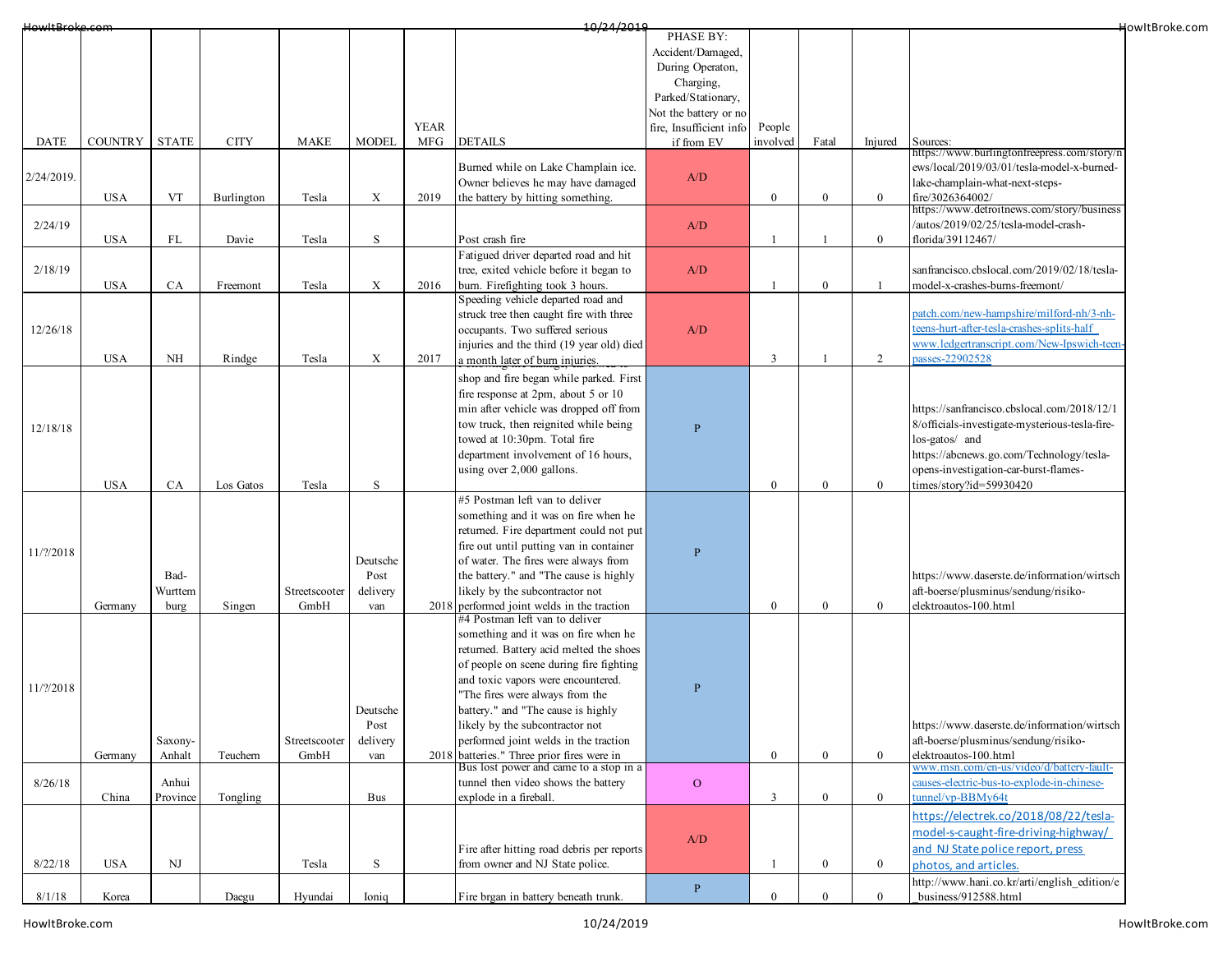| HowItBroke.com |                |              |                 |             |                           |             | 10/24/2019                                                                       |                         |                  |                  |                |                                               | HowItBroke.com |
|----------------|----------------|--------------|-----------------|-------------|---------------------------|-------------|----------------------------------------------------------------------------------|-------------------------|------------------|------------------|----------------|-----------------------------------------------|----------------|
|                |                |              |                 |             |                           |             |                                                                                  | PHASE BY:               |                  |                  |                |                                               |                |
|                |                |              |                 |             |                           |             |                                                                                  | Accident/Damaged,       |                  |                  |                |                                               |                |
|                |                |              |                 |             |                           |             |                                                                                  | During Operaton,        |                  |                  |                |                                               |                |
|                |                |              |                 |             |                           |             |                                                                                  | Charging,               |                  |                  |                |                                               |                |
|                |                |              |                 |             |                           |             |                                                                                  | Parked/Stationary,      |                  |                  |                |                                               |                |
|                |                |              |                 |             |                           |             |                                                                                  | Not the battery or no   |                  |                  |                |                                               |                |
|                |                |              |                 |             |                           | <b>YEAR</b> |                                                                                  | fire, Insufficient info | People           |                  |                |                                               |                |
| DATE           | <b>COUNTRY</b> | <b>STATE</b> | <b>CITY</b>     | <b>MAKE</b> | <b>MODEL</b>              | MFG         | <b>DETAILS</b>                                                                   | if from EV              | involved         | Fatal            | Injured        | Sources:                                      |                |
|                |                |              |                 |             |                           |             | Not attributed to vehicle. Parked in                                             |                         |                  |                  |                |                                               |                |
|                |                |              |                 |             |                           |             | garage when fire began in house                                                  | N                       |                  |                  |                | globalnews.ca/news/4327463/house-fire-west-   |                |
| 7/12/18        | Canada         | BС           | Kelowna         | Tesla       | S                         | 2017        | electric sytem.                                                                  |                         | $\overline{0}$   | $\boldsymbol{0}$ | $\overline{0}$ | kelowna/                                      |                |
|                |                |              |                 |             |                           |             | Caught fire spontaneously (?) while in                                           |                         |                  |                  |                | https://www.businessinsider.com/ntsb-         |                |
| 6/15/18        | <b>USA</b>     | CA           | Los Angeles     | Tesla       | $\,$ S                    |             | traffic on Santa Monica Blvd.                                                    | $\mathbf{O}$            |                  | $\boldsymbol{0}$ | $\overline{0}$ | releases-report-on-model-s-fire-2018-9        |                |
|                |                |              |                 |             |                           |             |                                                                                  |                         |                  |                  |                |                                               |                |
|                |                |              |                 |             |                           |             |                                                                                  |                         |                  |                  |                | www.focus.de/auto/news/in-der-schweiz-        |                |
|                |                |              |                 |             |                           |             |                                                                                  | A/D                     |                  |                  |                |                                               |                |
|                |                |              | near Monte      |             |                           |             | Lost control on autobahn and car                                                 |                         |                  |                  |                | deutscher-verunglueckt-toedlich-im-tesla-     |                |
| 5/15/18        | Switzerland    | Ticino       | Ceneri tunnel   | Tesla       | S                         |             | flipped over then burned.                                                        |                         |                  |                  | $\mathbf{0}$   | feuerwehr-untersucht-akku id 8930883.html     |                |
|                |                |              |                 |             |                           |             | NO fire. Crashed into back of fire                                               |                         |                  |                  |                | https://kutv.com/news/local/police-           |                |
|                |                |              |                 |             |                           |             | truck. Police report and info obtained                                           | N                       |                  |                  |                | investigate-tesla-model-s-crash-on-bangerter- |                |
| 5/11/18        | <b>USA</b>     | UT           | South Jordan    | Tesla       | S                         |             | from tow company                                                                 |                         |                  | $\mathbf{0}$     |                | highway                                       |                |
|                |                |              |                 |             |                           |             |                                                                                  |                         |                  |                  |                | https://www.latimes.com/local/lanow/la-me-    |                |
|                |                |              |                 |             |                           |             | Struck wall at high speed, opening                                               | A/D                     |                  |                  |                | ln-tesla-fire-20180617-story.html and         |                |
|                |                |              |                 |             |                           |             | front of battery is where initial fire was                                       |                         |                  |                  |                | https://electrek.co/2018/09/05/tesla-battery- |                |
| 5/8/18         | <b>USA</b>     | FL           | Fort Lauderdale | Tesla       | S                         |             | photographed.                                                                    |                         | 3                | 2                |                | fire-la-without-crash/                        |                |
|                |                |              |                 |             | <b>XC90 T8</b>            |             | Arson during charge captured by                                                  |                         |                  |                  |                | https://www.driving.co.uk/news/fire-          |                |
| 4/19/18        | UK             |              | Birmingham      | Volvo       | Hybrid                    | 2017        | <b>CCTV</b>                                                                      | N                       | $\bf{0}$         | $\boldsymbol{0}$ | $\overline{0}$ | destroys-plug-hybrid-volvo-xc90-charging/     |                |
|                |                |              |                 |             |                           |             |                                                                                  |                         |                  |                  |                |                                               |                |
|                |                |              |                 |             |                           |             | Collision at highway speed opened                                                |                         |                  |                  |                |                                               |                |
|                |                |              |                 |             |                           |             | front of battery and damaged cells,                                              | A/D                     |                  |                  |                | https://www.ntsb.gov/news/press-              |                |
|                |                |              |                 |             |                           |             | creating fire. Reignition well beyond                                            |                         |                  |                  |                | releases/Pages/nr20180607.asp                 |                |
| 3/23/18        | <b>USA</b>     | <b>CA</b>    | Mountain View   | Tesla       | $\boldsymbol{\mathrm{X}}$ |             | suggested 48 hour quarantine period.                                             |                         | $\overline{1}$   | -1               | $\mathbf{0}$   |                                               |                |
|                |                |              |                 |             |                           |             |                                                                                  |                         |                  |                  |                |                                               |                |
| 3/15/18        |                |              |                 |             | Panamera                  |             |                                                                                  | $\overline{C}$          |                  |                  |                | https://www.bangkokpost.com/news/general      |                |
|                | Thailand       |              |                 | Porsche     | PHEV                      |             | Caught fire on home charger                                                      |                         | $\mathbf{0}$     | $\overline{0}$   | $\overline{0}$ | /1429518/porsche-catches-fire-while-charging  |                |
|                |                |              | Bangkok         |             |                           |             |                                                                                  |                         |                  |                  |                | https://www.torquenews.com/1/2-teslas-set-    |                |
|                |                |              |                 |             |                           |             |                                                                                  |                         |                  |                  |                |                                               |                |
| 1/10/18        |                |              |                 |             |                           |             | One of two Tesla arsons on street at                                             | $\mathbf N$             |                  |                  |                | fire-amsterdam-within-few-hundred-feet-tesla- |                |
|                | Netherlands    |              | Amsterdam       | Tesla       | S                         |             | 4:30 am                                                                          |                         | $\bf{0}$         | $\boldsymbol{0}$ | $\overline{0}$ | haters                                        |                |
|                |                |              |                 |             |                           |             |                                                                                  |                         |                  |                  |                | https://www.torquenews.com/1/2-teslas-set-    |                |
| 1/10/18        |                |              |                 |             |                           |             | One of two Tesla arsons on street at                                             | N                       |                  |                  |                | fire-amsterdam-within-few-hundred-feet-tesla- |                |
|                | Netherlands    |              | Amsterdam       | Tesla       | $\,$ S                    |             | 4:30 am<br>Initiation unknown. Reported as fire                                  |                         | $\overline{0}$   | $\boldsymbol{0}$ | $\overline{0}$ | haters                                        |                |
|                |                |              |                 |             |                           |             |                                                                                  |                         |                  |                  |                |                                               |                |
|                |                |              |                 |             |                           |             | with high voltage battery. After nine                                            |                         |                  |                  |                |                                               |                |
|                |                |              |                 |             |                           |             | fire groups responded over two hours,                                            | $\mathbf{P}$            |                  |                  |                | www.waz-                                      |                |
|                |                |              |                 |             |                           |             | the car was placed in container of                                               |                         |                  |                  |                | online.de/Gifhorn/Sassenburg/Feuerwehr-       |                |
| 12/7/17        | Germany        |              | Triangel        | <b>VW</b>   | eGolf                     |             | water. Fire led to recall of model.                                              |                         | $\boldsymbol{0}$ | $\overline{0}$   | $\mathbf{0}$   | bescht-brennenden-E-Golf                      |                |
|                |                |              |                 |             |                           |             | Collision with concrete barrier at                                               |                         |                  |                  |                | www.ff-landeck.at/cms/index.php/83-           |                |
|                |                |              |                 |             |                           |             | highway speed. The 35 firefighters                                               | A/D                     |                  |                  |                | aktuelle-beitrage-blog/einsatze/532-2017-     |                |
|                |                |              |                 |             |                           |             | with 5 trucks were unable to                                                     |                         |                  |                  |                | orand-eines-elektrofahrzeuges-auf-der-        |                |
| 10/18/17       | Austria        | Tirol        | Landeck         | Tesla       | S                         |             | extinguish until cut-loop was severed.<br>Departed road at nigh speed and struck |                         |                  | $\mathbf{0}$     | $\overline{0}$ | s16.html                                      |                |
|                |                |              |                 |             |                           |             | house. In addition to injuries of driver                                         |                         |                  |                  |                | https://www.ntsb.gov/investigations/Accide    |                |
|                |                |              |                 |             |                           |             | and passenger, tow truck operator had                                            | A/D                     |                  |                  |                | ntReports/Pages/HWY18FH014-                   |                |
| 8/25/17        | <b>USA</b>     | <b>CA</b>    | Lake Forest     | Tesla       | $\boldsymbol{\mathrm{X}}$ |             | minor burns.                                                                     |                         | 2                | $\overline{0}$   | 3              | preliminary.aspx                              |                |
|                |                |              |                 |             |                           |             |                                                                                  |                         |                  |                  |                |                                               |                |
|                |                |              |                 |             |                           |             | Chicago Transit bus caught fire on                                               |                         |                  |                  |                | 09/DSC06321.png.c4b395ab99f1b8191216          |                |
|                |                |              |                 |             |                           |             | Route 52. Bus #700. Unknown                                                      |                         |                  |                  |                | $14701651d5d$ , png and                       |                |
|                |                |              |                 |             | electric                  |             | component burned beneath bus where                                               |                         |                  |                  |                | attps://chitransit.org/topic/153-the-         |                |
| 8/16/17        | <b>USA</b>     | IL           | Chicago         |             | bus                       |             | battery and motor are located.                                                   |                         |                  |                  |                | reakdown-thread/?page=15                      |                |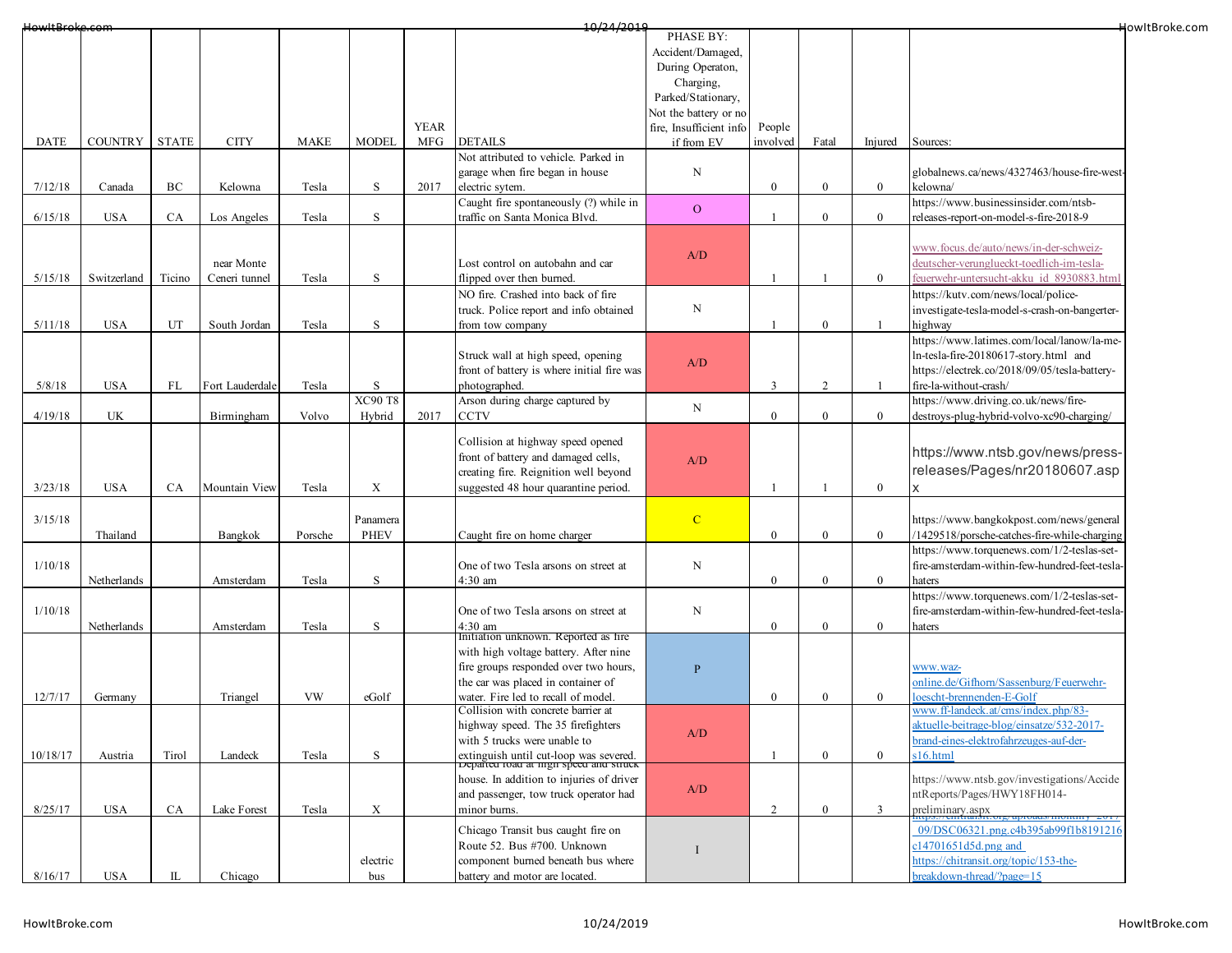| HowItBroke.com |                |              |              |             |                           |             | 10/24/2019                                                                        |                         |                |                  |                |                                                   | HowItBroke.com |
|----------------|----------------|--------------|--------------|-------------|---------------------------|-------------|-----------------------------------------------------------------------------------|-------------------------|----------------|------------------|----------------|---------------------------------------------------|----------------|
|                |                |              |              |             |                           |             |                                                                                   | PHASE BY:               |                |                  |                |                                                   |                |
|                |                |              |              |             |                           |             |                                                                                   | Accident/Damaged,       |                |                  |                |                                                   |                |
|                |                |              |              |             |                           |             |                                                                                   | During Operaton,        |                |                  |                |                                                   |                |
|                |                |              |              |             |                           |             |                                                                                   | Charging,               |                |                  |                |                                                   |                |
|                |                |              |              |             |                           |             |                                                                                   | Parked/Stationary,      |                |                  |                |                                                   |                |
|                |                |              |              |             |                           |             |                                                                                   | Not the battery or no   |                |                  |                |                                                   |                |
|                |                |              |              |             |                           | <b>YEAR</b> |                                                                                   | fire, Insufficient info | People         |                  |                |                                                   |                |
| DATE           | <b>COUNTRY</b> | <b>STATE</b> | <b>CITY</b>  | <b>MAKE</b> | <b>MODEL</b>              | <b>MFG</b>  | <b>DETAILS</b>                                                                    | if from EV              | involved       | Fatal            | Injured        | Sources:                                          |                |
|                |                |              |              |             |                           |             |                                                                                   |                         |                |                  |                | https://www.thesun.co.uk/motors/3983899/s         |                |
|                |                |              |              |             |                           |             |                                                                                   | $\mathbf C$             |                |                  |                | mart-fortwo-electric-car-totally-destroyed-and-   |                |
|                |                |              |              |             | ForTwo                    |             | Charging next to office when it began                                             |                         |                |                  |                | left-gutted-by-flames-after-it-set-on-fire-while- |                |
| 7/9/17         | UK             | Essex        | Wickford     | Smart       | Electric                  | 2017        | to burn from bottom.                                                              |                         | $\theta$       | $\overline{0}$   | $\mathbf{0}$   | charging-outside-office/                          |                |
|                |                |              |              |             |                           |             | Fire in parking garage with smoke                                                 |                         |                |                  |                |                                                   |                |
|                |                |              |              |             |                           |             | injury to one person. Fire could not be                                           |                         |                |                  |                | https://boostyourcity.de/elektroauto-renault-     |                |
|                |                |              | Mainz-       |             |                           |             | stopped until car was submerged in                                                |                         |                |                  |                | twizy-in-mainzer-tiefgarage-ausgebrannt-eine-     |                |
| 6/17/19        | Germany        |              | Laubenheim   | Renault     | Twizy                     |             | water.<br>Fire test, found that car would not                                     |                         | $\bf{0}$       | $\mathbf{0}$     |                | person-verletzt                                   |                |
|                |                | Nedre        |              |             |                           |             | easily ignite upon crushing, but when                                             |                         |                |                  |                |                                                   |                |
|                |                | Romerik      |              |             |                           |             | pierced battery, fire initiated and was                                           | A/D                     |                |                  |                |                                                   |                |
|                |                |              |              |             |                           |             | difficult to put out, fire consumed car.                                          |                         |                |                  |                |                                                   |                |
| 5/30/17        | Norway         | $e$ (test)   |              | <b>BMW</b>  | i3                        | 2017        | Source: video and letter from the FD                                              |                         | $\mathbf{0}$   | $\mathbf{0}$     | $\bf{0}$       | Report from Norwegian test institute              |                |
|                |                |              |              |             |                           |             |                                                                                   |                         |                |                  |                | https://carnewschina.com/2017/08/09/visitin       |                |
|                |                |              |              | Anhui Ankai |                           |             | Charging station fire destroyed 55                                                | $\mathbf C$             |                |                  |                | g-scene-may-1-beijing-ev-bus-charging-            |                |
| 5/1/17         | China          |              | Beijing      | Automobile  | City bus                  |             |                                                                                   |                         | $\mathbf{0}$   | $\overline{0}$   | $\mathbf{0}$   | station-fire/                                     |                |
|                |                |              |              |             |                           |             | busses and damaged 20.<br>Caught fire while stationary after                      |                         |                |                  |                |                                                   |                |
|                |                |              |              |             |                           |             | disconnection from supercharger. Fire                                             |                         |                |                  |                |                                                   |                |
|                |                |              |              |             |                           |             | burned adjacent Tesla Model S. Tesla                                              | $\mathbf C$             |                |                  |                | https://www.chinamoneynetwork.com/2017/           |                |
|                |                |              |              |             |                           |             | attributed initiaion to voltage                                                   |                         |                |                  |                | 03/06/tesla-model-s-caught-on-fire-at-            |                |
| 3/4/17         | China          |              | Shanghai     | Tesla       | S P85                     |             | instability when first vehicle had been<br>Accident and fire on highway left rear |                         | $\overline{0}$ | $\boldsymbol{0}$ | $\bf{0}$       | supercharger-station-in-shanghai                  |                |
|                |                |              |              |             |                           |             |                                                                                   |                         |                |                  |                |                                                   |                |
|                |                |              |              |             |                           |             | doors inoperative. Rear seat passengers                                           | A/D                     |                |                  |                |                                                   |                |
|                |                |              |              |             |                           |             | escaped through front doors with                                                  |                         |                |                  |                | https://electrek.co/2017/04/23/tesla-model-x-     |                |
| 2/2/2017       | China          |              | Guangzhou    | Tesla       | $\boldsymbol{\mathrm{X}}$ |             | injuries.                                                                         |                         | 3              | $\mathbf{0}$     | $\mathfrak{Z}$ | fire-crash-falcon-wing-doors-stuck/               |                |
|                |                |              |              |             |                           |             |                                                                                   |                         |                |                  |                | https://www.washingtonpost.com/cars/tesla-        |                |
|                |                |              |              |             |                           |             |                                                                                   |                         |                |                  |                | irvine-fire-dept-disagree-over-cause-of-garage-   |                |
|                |                |              |              |             |                           |             | Fire appears to have begun at wall end                                            | $\mathbf C$             |                |                  |                | fire/2016/10/12/2dba9ef4-90b6-11e6-bc00-          |                |
|                |                |              |              |             |                           |             | of charging cable while car was in                                                |                         |                |                  |                | 1a9756d4111b story.html?utm term=.53fd            |                |
| 11/15/16       | <b>USA</b>     | CA           | Irvine       | Tesla       | S                         |             | garage being charged.                                                             |                         | $\mathbf{0}$   | $\bf{0}$         | $\overline{0}$ | 8d2da53a                                          |                |
|                |                |              |              |             |                           |             | Struck tree, breached battery, and cells                                          |                         |                |                  |                |                                                   |                |
|                |                |              |              |             |                           |             | caught fire rapidly. Driver death                                                 | A/D                     |                |                  |                | www.indystar.com/story/news/crime/2017/0          |                |
|                |                |              |              |             |                           |             | attributed to smoke inhalation and                                                |                         |                |                  |                | 2/08/tesla-model-s-crash-investigation-           |                |
| 11/3/16        | <b>USA</b>     | Indiana      | Indianapolis | Tesla       | S                         | 2015        | burns.                                                                            |                         | 2              | 2                | $\mathbf{0}$   | drunken-driving-indianapolis/97597708/            |                |
|                |                |              |              |             |                           |             | ту ни <del>е систной ни</del> убиче ринна<br>battery. Burned while unoccupied and |                         |                |                  |                |                                                   |                |
|                |                |              |              |             |                           |             | not charging. Tesla attributed cause to                                           |                         |                |                  |                |                                                   |                |
|                |                |              |              |             |                           |             | minor accident two months prior.                                                  |                         |                |                  |                |                                                   |                |
|                |                |              |              |             |                           |             | Owner claims only the bumper and                                                  | A/D                     |                |                  |                |                                                   |                |
|                |                |              |              |             |                           |             | hood had been damaged in 10 mph                                                   |                         |                |                  |                | https://electrek.co/2017/03/31/tesla-model-s-     |                |
| 10/8/16        | UK             |              | Yorkshire    | Tesla       | S 70                      |             | collision.                                                                        |                         | $\bf{0}$       | $\mathbf{0}$     | $\overline{0}$ | fire-manchester-crash/                            |                |
|                |                |              |              |             |                           |             |                                                                                   |                         |                |                  |                | www.fredericknewspost.com/news/politics a         |                |
|                |                |              |              |             |                           |             |                                                                                   |                         |                |                  |                | nd government/levels of government/count          |                |
|                |                |              |              |             |                           |             | Failure of an improperly manufactured                                             | $\mathbf{O}$            |                |                  |                | y/report-confirms-sensor-failure-caused-          |                |
|                |                |              |              | Complete    | TransIT                   |             | electrical connection cause fire.                                                 |                         |                |                  |                | electric-bus-fire/article 7689d9d5-7ded-5586-     |                |
| 9/27/16        | <b>USA</b>     | MD           | Frederick    | Coach Works | Bus                       |             | Software prevented alarm                                                          |                         |                | $\boldsymbol{0}$ | $\overline{0}$ | b6d9-b2b2519ca568.html                            |                |
|                |                |              |              |             |                           |             |                                                                                   |                         |                |                  |                |                                                   |                |
|                |                |              |              |             |                           |             | tree and battery breached. Firefighters                                           |                         |                |                  |                |                                                   |                |
|                |                |              |              |             |                           |             | had trouble putting it out. Due to                                                | A/D                     |                |                  |                | https://metro.co.uk/2016/09/08/tesla-             |                |
|                |                |              |              |             |                           |             | concern about electrocution, body of                                              |                         |                |                  |                | investigating-fatal-crash-involving-self-         |                |
| 9/7/16         | Netherland     |              | Baarn        | Tesla       | S                         |             | victim remained in car for hours.                                                 |                         |                |                  | $\mathbf{0}$   | driving-car-in-holland-6117031/                   |                |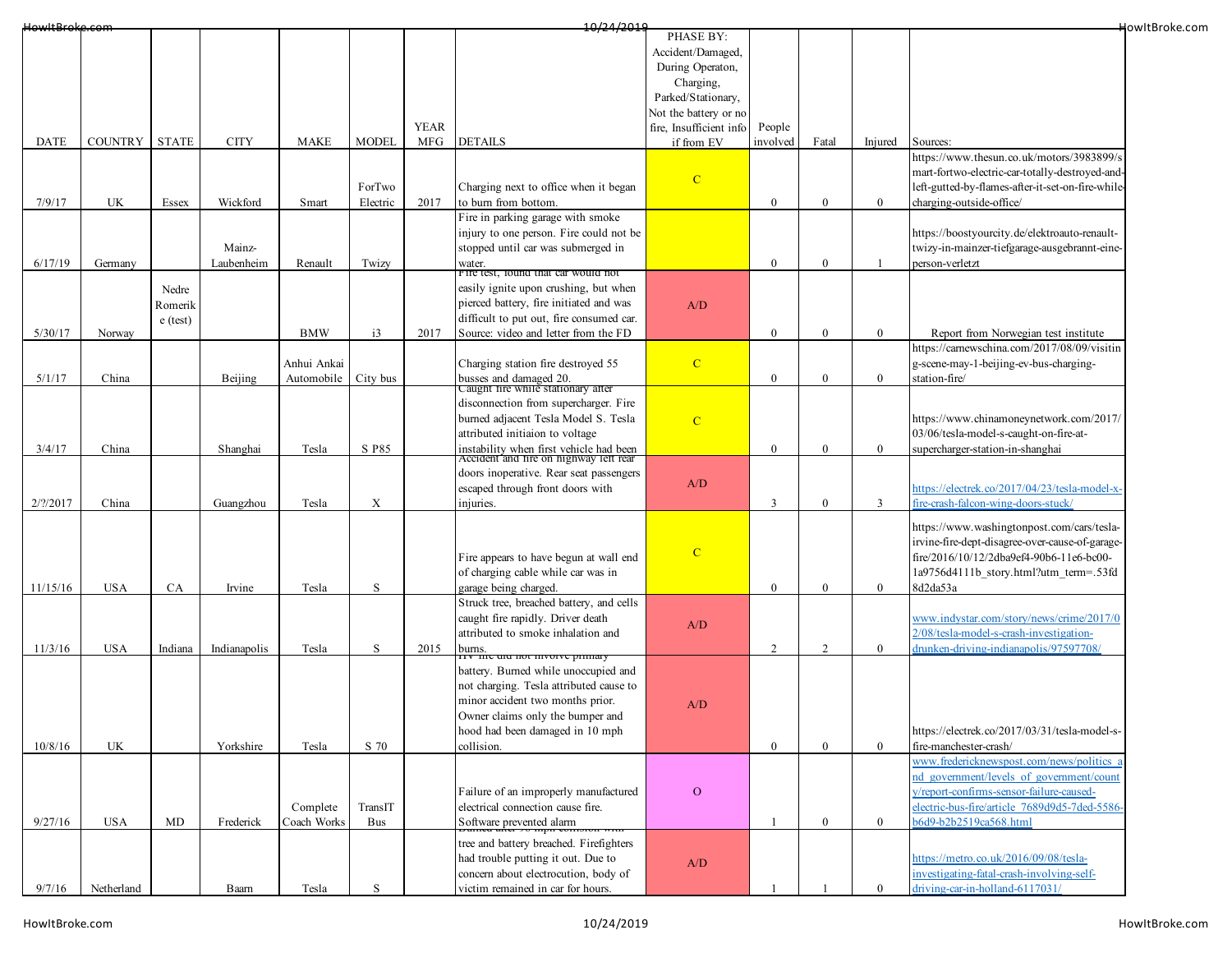| HowItBroke.com      |                                 |              |               |             |                 |             | 10/24/2019                               |                         |                |                  |                |                                                                                    | HowItBroke.com |
|---------------------|---------------------------------|--------------|---------------|-------------|-----------------|-------------|------------------------------------------|-------------------------|----------------|------------------|----------------|------------------------------------------------------------------------------------|----------------|
|                     |                                 |              |               |             |                 |             |                                          | PHASE BY:               |                |                  |                |                                                                                    |                |
|                     |                                 |              |               |             |                 |             |                                          | Accident/Damaged,       |                |                  |                |                                                                                    |                |
|                     |                                 |              |               |             |                 |             |                                          | During Operaton,        |                |                  |                |                                                                                    |                |
|                     |                                 |              |               |             |                 |             |                                          | Charging,               |                |                  |                |                                                                                    |                |
|                     |                                 |              |               |             |                 |             |                                          | Parked/Stationary,      |                |                  |                |                                                                                    |                |
|                     |                                 |              |               |             |                 |             |                                          | Not the battery or no   |                |                  |                |                                                                                    |                |
|                     |                                 |              |               |             |                 | <b>YEAR</b> |                                          | fire, Insufficient info | People         |                  |                |                                                                                    |                |
| DATE                | <b>COUNTRY</b>                  | <b>STATE</b> | <b>CITY</b>   | <b>MAKE</b> | <b>MODEL</b>    | <b>MFG</b>  | <b>DETAILS</b>                           | if from EV              | involved       | Fatal            | Injured        | Sources:                                                                           |                |
|                     |                                 |              |               |             |                 |             | Caught fire spontaneously during         |                         |                |                  |                |                                                                                    |                |
|                     |                                 |              |               |             |                 |             | promotional tour. Tesla reported that a  | $\mathbf{O}$            |                |                  |                |                                                                                    |                |
|                     |                                 |              |               |             |                 |             | loose bolted battery connection from     |                         |                |                  |                | www.teslarati.com/tesla-model-s-fire-france-                                       |                |
| 8/13/16             | France                          | Bayonne      | Biarritz      | Tesla       | S 90D           | 2016        | an assembly error was found.             |                         | 3              | $\bf{0}$         | $\mathbf{0}$   | est-drive/                                                                         |                |
|                     |                                 |              |               |             |                 |             |                                          |                         |                |                  |                | www.autoevolution.com/news/dmw-15<br>police-car-catches-fire-in-rome-bad-news-for- |                |
|                     |                                 |              |               |             |                 |             |                                          |                         |                |                  |                |                                                                                    |                |
|                     |                                 |              |               |             |                 |             | Possibly was the ICE range extender.     | $\overline{O}$          |                |                  |                | the-lapd-109367.html and                                                           |                |
|                     |                                 |              |               |             |                 |             | Police vehicle fire began spontaneously  |                         |                |                  |                | www.motor1.com/news/65205/the-roman-                                               |                |
| 7/12/16             | Italy                           |              | Rome          | <b>BMW</b>  | $\overline{13}$ |             | and could not be extinguished.           |                         | $\mathfrak{D}$ | $\bf{0}$         | $\mathbf{0}$   | polices-bmw-i3-goes-up-in-smoke/                                                   |                |
|                     |                                 | Pudong       |               |             |                 |             | Plug-in hybrid caught fire while         |                         |                |                  |                |                                                                                    |                |
|                     |                                 | New          |               |             |                 |             | driving. BYD claimed source was an       | $\mathbf{O}$            |                |                  |                | http://www.autonewschina.com/en/article.as                                         |                |
| 6/14/16             | China                           | District     | Shanghai      | <b>BYD</b>  | Tang            |             | owner modification to the car.           |                         | -1             | $\bf{0}$         | $\overline{0}$ | p?id=14904                                                                         |                |
|                     |                                 |              |               |             |                 |             |                                          |                         |                |                  |                | https://www.thedrive.com/news/28420/parke                                          |                |
|                     |                                 |              |               |             |                 |             | Tesla connected to Supercharger began    | $\mathbf C$             |                |                  |                | d-teslas-keep-catching-on-fire-randomly-and-                                       |                |
| 6/8/16              | Norway                          |              | Oslo          | Tesla       | S               | 2016        | to burn. Firefighters used foam.         |                         | $\mathbf{0}$   | $\mathbf{0}$     | $\overline{0}$ | theres-no-recall-in-sight<br>www.businesskorea.co.kr/news/articleView.             |                |
|                     |                                 |              |               |             |                 |             | Parked vehicle had spontaneous           |                         |                |                  |                | ttml?idxno-15135 and                                                               |                |
|                     |                                 |              |               |             |                 |             | combustion attributable to high          | $\mathbf{P}$            |                |                  |                | http://www.autonewschina.com/en/article.as                                         |                |
|                     |                                 |              |               |             |                 |             |                                          |                         |                |                  | $\overline{0}$ | $2id=14904$                                                                        |                |
| $6/?\frac{2016}{ }$ | China                           |              | Beijing       | <b>JAC</b>  | iEV5            | 2016        | temperature                              |                         | $\overline{0}$ | $\bf{0}$         |                |                                                                                    |                |
|                     |                                 |              |               |             |                 |             | Collision with truck led to fire. Driver | A/D                     |                |                  |                | http://www.autonewschina.com/en/article.as                                         |                |
| 2/18/16             | China                           |              | Fuzhou        | <b>BYD</b>  | Qin             |             | was alive and could not be extricated.   |                         | -1             |                  | $\overline{0}$ | p?id=14904                                                                         |                |
|                     |                                 |              |               |             |                 |             | Fire began while driving with 3-4        |                         |                |                  |                | ttp://www.hani.co.kr/arti/english edition/e                                        |                |
|                     |                                 | Gyeongg      |               |             |                 |             | small explosions. One report relates     | I                       |                |                  |                | business/912588.html and                                                           |                |
| 1/15/16             | S.Korea                         |              | Gwangju       | Renault     | SM3.Z.E         | 2013        | cause not believed in battery            |                         |                | $\mathbf{0}$     |                | $\text{http://www.ipnomics.net/?p=14858}$                                          |                |
|                     |                                 |              |               |             |                 |             | Caught fire while charging. Tesla        |                         |                |                  |                |                                                                                    |                |
|                     |                                 |              |               |             |                 |             | reported fire originated in distribution | $\mathbf{C}$            |                |                  |                | www.teslarati.com/tesla-short-circuit-cause-                                       |                |
| 1/1/16              | Norway                          |              | Gjerstad      | Tesla       | S               | 2015        | box of vehicle, not in battery case.     |                         | $\overline{0}$ | $\mathbf{0}$     | $\overline{0}$ | for-model-s-norway-norway-fire/                                                    |                |
|                     |                                 |              |               |             |                 |             |                                          |                         |                |                  |                | full-fyr-etter-togkrasj-jeg-matte-bare-lope-                                       |                |
|                     |                                 |              |               |             |                 |             | Car got stuck at rail crossing, driver   |                         |                |                  |                |                                                                                    |                |
|                     |                                 |              |               |             |                 |             | exited, and car was severely damaged     | A/D                     |                |                  |                | rekk/s/5-59-326762 and                                                             |                |
|                     |                                 |              |               |             |                 |             | when hit by train carrying 189           |                         |                |                  |                | attps://insideevs.com/news/326262/train-                                           |                |
|                     |                                 |              | Fredrikstad   |             |                 |             | passengers. Extensive fire happened      |                         |                |                  |                | collides-with-volkswagen-e-up-explosion-fire                                       |                |
| 12/15/15            | Norway                          |              | Raadesletta   | VW          | $e$ -Up!        |             | after when about to recover the car.     |                         | 190            | $\bf{0}$         | $\overline{0}$ | follows-w-video/                                                                   |                |
|                     |                                 |              |               |             |                 |             |                                          |                         |                |                  |                | https://www.wmcactionnews5.com/st                                                  |                |
|                     |                                 |              |               |             | Hybrid          |             | Unsure if origin was battery or          | I                       |                |                  |                | ory/26718503/out-of-service-mata-bus-                                              |                |
| 10/5/15             | <b>USA</b>                      | TN           | Memphis       | Gillig      | Bus             |             | wheel/tire.                              |                         | $\mathbf{0}$   | $\boldsymbol{0}$ | $\mathbf{0}$   | catches-fire/                                                                      |                |
|                     |                                 |              |               |             |                 |             | "The driver pulled over after hearing a  |                         |                |                  |                |                                                                                    |                |
|                     |                                 |              |               |             |                 |             | strange sound coming from the back of    |                         |                |                  |                |                                                                                    |                |
|                     |                                 |              |               |             |                 |             | the vehicle, according to the local bus  |                         |                |                  |                |                                                                                    |                |
|                     |                                 |              |               |             |                 |             | group.                                   |                         |                |                  |                |                                                                                    |                |
|                     |                                 |              |               |             |                 |             |                                          |                         |                |                  |                |                                                                                    |                |
|                     |                                 |              |               |             |                 |             | Nine people were injured by broken       |                         |                |                  |                |                                                                                    |                |
|                     |                                 |              |               |             |                 |             |                                          | $\mathbf{O}$            |                |                  |                |                                                                                    |                |
|                     |                                 |              |               |             |                 |             | glasses as they escaped the bus, they    |                         |                |                  |                |                                                                                    |                |
|                     |                                 |              |               |             |                 |             | were taken to hospital." Fire            |                         |                |                  |                |                                                                                    |                |
|                     |                                 |              |               |             |                 |             | department called at 7:04pm and fire     |                         |                |                  |                |                                                                                    |                |
|                     |                                 |              |               |             |                 |             | extinguished at 7:22 pm.                 |                         |                |                  |                |                                                                                    |                |
| 9/17/15             | China                           | Zhejiang     | Hangzhou      |             | Bus             |             | http://www.globaltimes.cn/content/942    |                         |                | $\bf{0}$         | 9              | www.globaltimes.cn/content/942964.shtml                                            |                |
|                     |                                 |              |               |             |                 |             |                                          | $\mathbf{O}$            |                |                  |                | https://order-order.com/2015/06/25/huge-                                           |                |
| 6/25/15             | $\ensuremath{\text{UK}}\xspace$ |              | York          |             | Bus             |             | Fire began while in service.             |                         | 12             | $\mathbf{0}$     | $\overline{0}$ | electric-bus-fire-in-york/                                                         |                |
|                     |                                 |              |               |             |                 |             | Went off cliff, damaged battery on       |                         |                |                  |                | www.dailynews.com/2015/06/23/man-who-                                              |                |
|                     |                                 |              |               |             |                 |             | rocks, then caught fire. Ignited grass   | A/D                     |                |                  |                | died-in-fiery-malibu-crash-of-tesla-is-53-year-                                    |                |
| 6/22/15             | <b>USA</b>                      | CA           | Malibu Canyon | Tesla       | S               | 2013        | fire which burned for nine hours.        |                         |                |                  | $\Omega$       | old-from-calabasas/                                                                |                |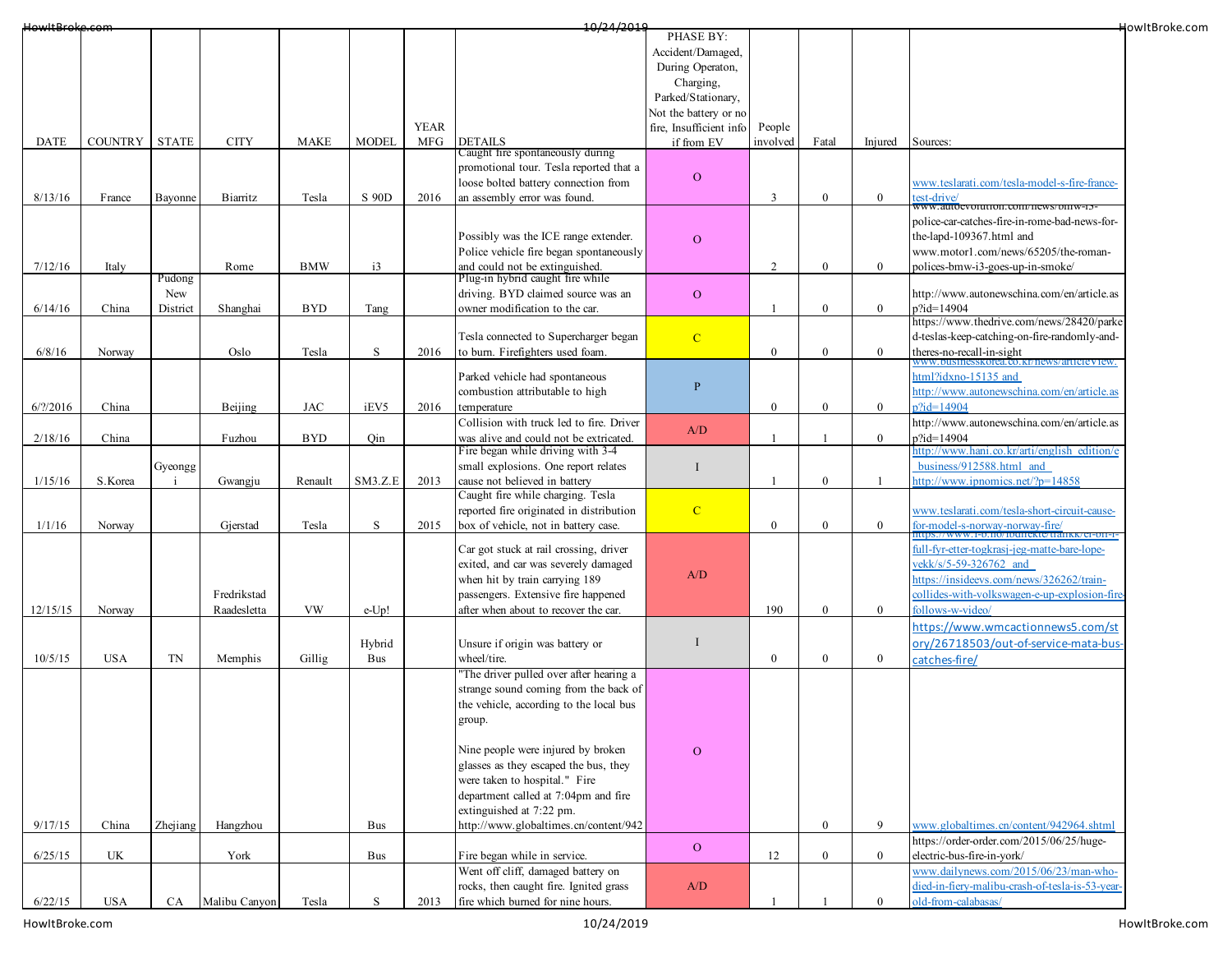| HowItBroke.com |                |              |              |             |              |             | 10/24/2019                                                                |                         |                |                  |                  |                                                | HowItBroke.com |
|----------------|----------------|--------------|--------------|-------------|--------------|-------------|---------------------------------------------------------------------------|-------------------------|----------------|------------------|------------------|------------------------------------------------|----------------|
|                |                |              |              |             |              |             |                                                                           | PHASE BY:               |                |                  |                  |                                                |                |
|                |                |              |              |             |              |             |                                                                           | Accident/Damaged,       |                |                  |                  |                                                |                |
|                |                |              |              |             |              |             |                                                                           | During Operaton,        |                |                  |                  |                                                |                |
|                |                |              |              |             |              |             |                                                                           | Charging,               |                |                  |                  |                                                |                |
|                |                |              |              |             |              |             |                                                                           | Parked/Stationary,      |                |                  |                  |                                                |                |
|                |                |              |              |             |              |             |                                                                           | Not the battery or no   |                |                  |                  |                                                |                |
|                |                |              |              |             |              | <b>YEAR</b> |                                                                           | fire, Insufficient info | People         |                  |                  |                                                |                |
| <b>DATE</b>    | <b>COUNTRY</b> | <b>STATE</b> | <b>CITY</b>  | <b>MAKE</b> | <b>MODEL</b> | MFG         | <b>DETAILS</b>                                                            | if from EV              | involved       | Fatal            | Injured          | Sources:                                       |                |
|                |                |              |              |             |              |             |                                                                           |                         |                |                  |                  | ttps://sanfrancisco.cbslocal.com/2015/06/1     |                |
|                |                |              |              |             |              |             | Four Chevrolet Volts set on fire by                                       | N                       |                |                  |                  | /46-year-old-man-arrested-on-suspicion-of-     |                |
| 6/9/15         | <b>USA</b>     | CA           | Novato       | Chevrolet   | Volt         | 2015        | arson                                                                     |                         | $\mathbf{0}$   | $\boldsymbol{0}$ | $\mathbf{0}$     | arson-at-car-dealership/                       |                |
|                |                |              |              |             |              |             |                                                                           |                         |                |                  |                  |                                                |                |
|                |                |              |              |             |              |             | Battery was involved in a fire at the                                     |                         |                |                  |                  |                                                |                |
|                |                |              |              |             |              |             | factory. An accident investigator                                         | $\mathbf{P}$            |                |                  |                  |                                                |                |
|                |                |              |              |             |              |             | determined fire began in pack of cells                                    |                         |                |                  |                  |                                                |                |
|                |                |              |              | Zero Truck  | Google       |             | from Chinese supplier Xalt. Several                                       |                         |                |                  |                  | https://ww2.energy.ca.gov/2019publications     |                |
| 10/26/14       | <b>USA</b>     | CA           | Santa Ana    | Corp        | truck        | 2014        | potential failure modes were identified.                                  |                         | $\mathbf{0}$   | $\boldsymbol{0}$ | $\mathbf{0}$     | /CEC-600-2019-023/CEC-600-2019-023.pdf         |                |
|                |                |              |              |             |              |             | Car stolen from dealer struck light                                       |                         |                |                  |                  | www.nbclosangeles.com/news/local/Stolen-       |                |
|                |                |              | West         |             |              |             | pole, split, caught fire. Driver and two                                  | A/D                     |                |                  |                  | Tesla-High-Speed-Chase-Fiery-Crash-in-         |                |
| 7/4/14         | <b>USA</b>     | CA           | Hollywood    | Tesla       | $\, {\bf S}$ | 2014        | police injured.                                                           |                         |                | $\overline{0}$   | $\overline{3}$   | West-Hollywood-265813821.html                  |                |
|                |                |              |              |             |              |             | Not caused by primary battery. Driver                                     |                         |                |                  |                  | owner:                                         |                |
|                |                |              |              |             |              |             | reported fire started beneath dash. No                                    |                         |                |                  |                  | www.mynissanleaf.com/viewtopic.php?f=15        |                |
|                |                |              |              |             |              |             | known primary battery fires, other than                                   |                         |                |                  |                  | &t=20476&sid=df33b8cede8cfcd036fa7986          |                |
|                |                |              |              |             |              |             | in testing at U of MD. Following                                          | N                       |                |                  |                  | 6bc96682&start=10 press:                       |                |
|                |                |              |              |             |              |             | 2011 tsunami, no Leaf batteries have                                      |                         |                |                  |                  | https://insideevs.com/news/326403/nissan-      |                |
| 2/1/14         | <b>USA</b>     | TX           | Flower Mound | Nissan      | Leaf         |             | caught fire.                                                              |                         |                | $\overline{0}$   | $\overline{0}$   | leaf-fire-in-flower-mound-texas/               |                |
|                |                |              |              |             |              |             |                                                                           |                         |                |                  |                  | https://leftlanenews.com/tesla/model-s/tesla-  |                |
|                |                |              |              |             |              |             |                                                                           |                         |                |                  |                  | investigates-model-s-garage-fire-in-toronto/   |                |
|                |                |              |              |             |              |             |                                                                           | N                       |                |                  |                  | and https://driving.ca/tesla/auto-             |                |
|                |                |              |              |             |              |             |                                                                           |                         |                |                  |                  | news/news/tesla-investigating-cause-of-        |                |
| 2/1/14         | Canada         |              | Toronto      | Tesla       | $\, {\bf S}$ |             | Arson in garage                                                           |                         | $\mathbf{0}$   | $\boldsymbol{0}$ | $\mathbf{0}$     | toronto-garage-fire-with-model-s               |                |
|                |                |              |              |             |              |             | Collision with road debris (tow hitch)                                    |                         |                |                  |                  | https://www.businessinsider.com/third-tesla-   |                |
| 11/6/13        | <b>USA</b>     | TN           | Smyma        | Tesla       | $\mathbf S$  | 2013        | on highway                                                                | A/D                     |                | $\overline{0}$   | $\overline{0}$   | model-s-catches-fire-2013-11                   |                |
|                |                |              |              |             |              |             | Collided with road debris. Firefighters                                   |                         |                |                  |                  |                                                |                |
|                |                |              |              |             |              |             | reportedly used a saw to access battery                                   |                         |                |                  |                  |                                                |                |
|                |                |              |              |             |              |             | interior to apply water which was                                         | A/D                     |                |                  |                  | https://www.seattletimes.com/business/tesla-   |                |
| 10/1/13        | <b>USA</b>     | WA           | Seattle      | Tesla       | S            |             | successful.                                                               |                         |                | $\bf{0}$         | $\mathbf{0}$     | says-car-fire-began-in-battery-after-crash/    |                |
|                |                |              |              |             |              |             | Crashed into concrete wall and hit tree.                                  |                         |                |                  |                  |                                                |                |
|                |                |              |              |             |              |             | Reported top speed of 115 mph and                                         | A/D                     |                |                  |                  | https://business.financialpost.com/transporta  |                |
| 10/18/13       | Mexico         | Yucatan      | Merida       | Tesla       | $\, {\bf S}$ | 2013        | alcohol involvement.                                                      |                         |                | $\overline{0}$   | $\boldsymbol{0}$ | tion/tesla-fire-crash-mexico                   |                |
|                |                |              |              |             |              |             | Struck by train, caught fire a few hours                                  |                         |                |                  |                  |                                                |                |
|                |                |              |              |             |              |             | later during investigation of the crash.                                  | A/D                     |                |                  |                  |                                                |                |
| 8/1/13         | Norway         |              | Ostfold      | Nissan      | Leaf         |             | Source: Norwegian AIB report<br>US-1 uasa battery overneated at dealer    |                         | $\mathbf{0}$   | $\boldsymbol{0}$ | $\bf{0}$         |                                                |                |
|                |                |              |              |             |              |             |                                                                           |                         |                |                  |                  | http://www.myelectriccarforums.com/mitsub      |                |
|                |                |              |              |             |              |             | after standing for one day.                                               | A/D                     |                |                  |                  |                                                |                |
|                |                |              |              |             | Outlander    |             | Investigation found some batteries had                                    |                         |                |                  |                  | ishi-outlander-phev-production-restarts-after- |                |
| 3/21/13        | Japan          |              | Yokohama     | Mitsubishi  | PHEV         |             | been dropped in production.                                               |                         | $\overline{0}$ | $\boldsymbol{0}$ | $\overline{0}$   | 5-months/                                      |                |
|                |                |              |              |             |              |             | GS-Yuasa battery caught fire while                                        | $\overline{C}$          |                |                  |                  | https://www.greencarcongress.com/2013/03/      |                |
| 3/18/13        | Japan          |              | Mizushima    | Mitsubishi  | i-MiEV       |             | connected to charger at factory.<br>TOHOWING HUITICANE SANGY HOOG, 10     |                         | $\mathbf{0}$   | $\overline{0}$   | $\mathbf{0}$     | mmc-20130327.html                              |                |
|                |                |              |              |             |              |             | Karmas caught fire, attributed fires to                                   |                         |                |                  |                  |                                                |                |
|                |                |              |              |             |              |             | saltwater reaching electrical                                             | $\overline{P}$          |                |                  |                  |                                                |                |
|                |                |              |              |             |              |             | components. Fisker stated that the 12V                                    |                         |                |                  |                  | https://www.businessinsider.com/why-fisker-    |                |
| 10/29/12       | <b>USA</b>     | NJ           | Newark       | Fisker      | Karma        | 2012        | battery burned not the HV battery.<br>Fonowing Flurricane Sandy nood, one |                         | $\mathbf{0}$   | $\mathbf{0}$     | $\mathbf{0}$     | karmas-burned-during-sandy-2012-11             |                |
|                |                |              |              |             |              |             |                                                                           |                         |                |                  |                  |                                                |                |
|                |                |              |              |             |              |             | Prius PHEV caught fire and two                                            |                         |                |                  |                  |                                                |                |
|                |                |              |              |             |              |             | smoked which Toyota attributed to                                         | $\mathbf{P}$            |                |                  |                  | https://www.autoguide.com/auto-                |                |
|                |                |              |              |             |              |             | saltwater reaching electrical                                             |                         |                |                  |                  | news/2012/11/toyota-prius-burns-after-being-   |                |
| 10/29/12       | <b>USA</b>     | NJ           | Newark       | Toyota      | Prius        | 2012        | components.                                                               |                         | $\theta$       | $\overline{0}$   | $\mathbf{0}$     | flooded-by-sandy.html                          |                |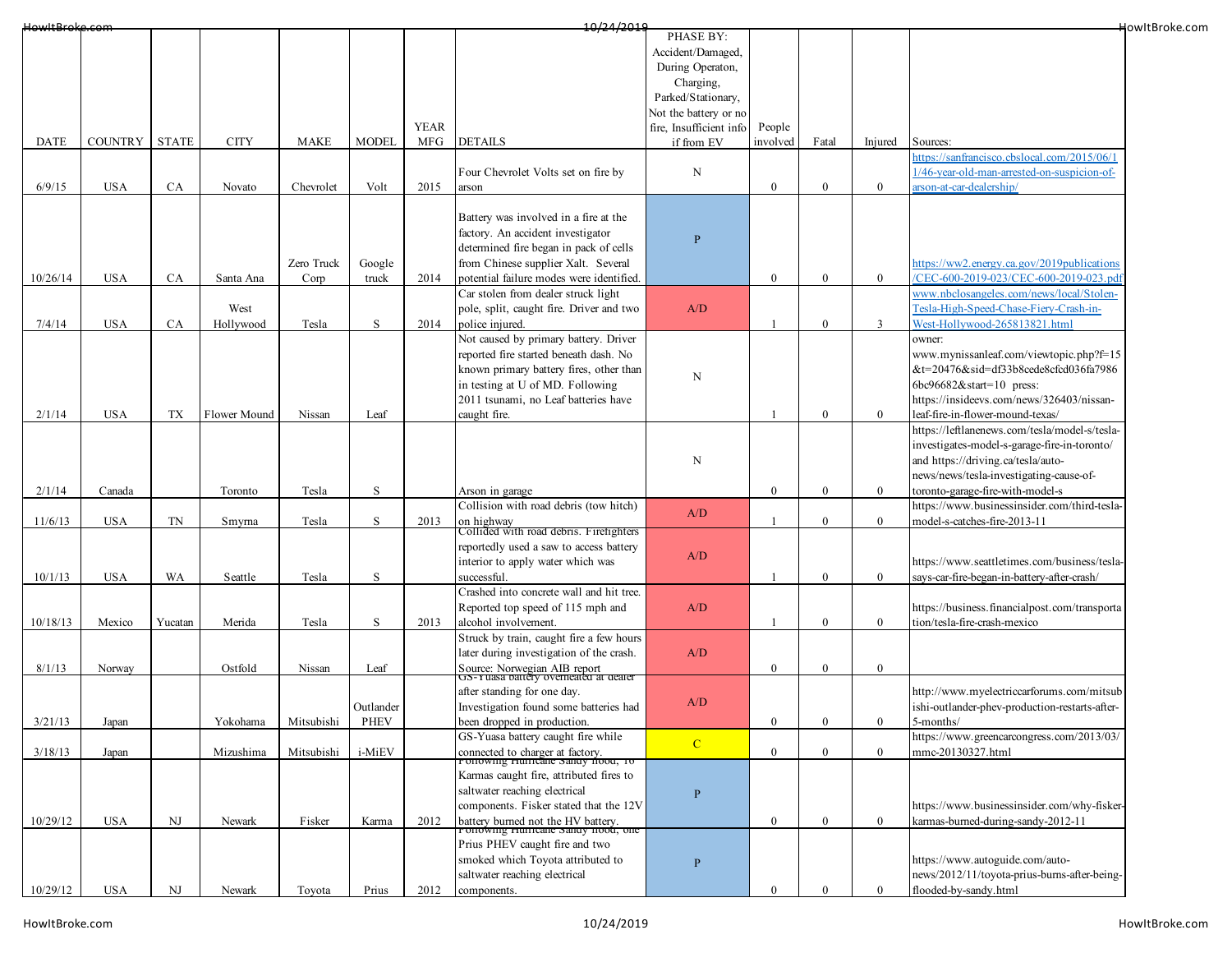| HowItBroke.com |                |              |                       |                    |                 |             | 10/24/2019                                                                                                                                                                                                                                                                                                                                                                                                                                                                                                                                                                                                                                  |                                                                                                                |              |                |                |                                                                                                                                                                                                                                                                                    | HowItBroke.com |
|----------------|----------------|--------------|-----------------------|--------------------|-----------------|-------------|---------------------------------------------------------------------------------------------------------------------------------------------------------------------------------------------------------------------------------------------------------------------------------------------------------------------------------------------------------------------------------------------------------------------------------------------------------------------------------------------------------------------------------------------------------------------------------------------------------------------------------------------|----------------------------------------------------------------------------------------------------------------|--------------|----------------|----------------|------------------------------------------------------------------------------------------------------------------------------------------------------------------------------------------------------------------------------------------------------------------------------------|----------------|
|                |                |              |                       |                    |                 |             |                                                                                                                                                                                                                                                                                                                                                                                                                                                                                                                                                                                                                                             | PHASE BY:<br>Accident/Damaged,<br>During Operaton,<br>Charging,<br>Parked/Stationary,<br>Not the battery or no |              |                |                |                                                                                                                                                                                                                                                                                    |                |
|                |                |              |                       |                    |                 | <b>YEAR</b> |                                                                                                                                                                                                                                                                                                                                                                                                                                                                                                                                                                                                                                             | fire, Insufficient info                                                                                        | People       |                |                |                                                                                                                                                                                                                                                                                    |                |
| <b>DATE</b>    | <b>COUNTRY</b> | <b>STATE</b> | <b>CITY</b>           | <b>MAKE</b>        | <b>MODEL</b>    | MFG         | <b>DETAILS</b>                                                                                                                                                                                                                                                                                                                                                                                                                                                                                                                                                                                                                              | if from EV                                                                                                     | involved     | Fatal          | Injured        | Sources:                                                                                                                                                                                                                                                                           |                |
| 9/1/12         | <b>USA</b>     |              |                       | Dodge              | RAM             |             | overheated in test program, followed<br>by Chrysler suspending the program.<br>Also withdrawn were 23 Chrysler<br>Town & Country plug-in hybrids.                                                                                                                                                                                                                                                                                                                                                                                                                                                                                           |                                                                                                                | $\theta$     | $\overline{0}$ | $\overline{0}$ | https://www.greencarreports.com/news/1079<br>368_chrysler-yanks-plug-in-hybrid-test-fleet-<br>off-roads-will-replace-batteries                                                                                                                                                     |                |
| 9/1/12         | <b>USA</b>     | WI           |                       | Chevrolet          | Volt            | 2011        | Side impact crash test was 5/12/2013.<br>Vehicle rolled to check for leakage then<br>stored. Caught fire 6/5/2011                                                                                                                                                                                                                                                                                                                                                                                                                                                                                                                           | A/D                                                                                                            | $\theta$     | $\overline{0}$ | $\bf{0}$       | NHTSA Report DOT HS 811 573 and press<br>reports with photos plus<br>www.autoblog.com/2011/11/11/chevy-volt-<br>battery-catches-fire-in-nhtsa-lab/ and<br>nttps://greentransportation.info/ev-<br>ownership/safer/chevy-volt-battery-pack-fire-<br>2011.html                       |                |
| 8/10/12        | <b>USA</b>     | CA           | Woodside              | Fisker             | Karma           |             | Owner went into store and car began to<br>burn in parking lot. Car had both<br>battery and ICE.                                                                                                                                                                                                                                                                                                                                                                                                                                                                                                                                             | $\blacksquare$                                                                                                 | $\theta$     | $\overline{0}$ | $\mathbf{0}$   | https://www.greencarreports.com/news/1078<br>412 second-fisker-karma-fire-casts-fresh-<br>doubt-on-plug-in-hybrid                                                                                                                                                                  |                |
| 5/26/12        | China          |              | Shenzhen              | <b>BYD</b>         | e6 taxi         | 2012        | After a Nissan GTR crashed into the<br>back of a BYD e6 taxi in Shenzhen<br>and the electric taxi caught fire, killing<br>all three taxi occupants. The Chinese<br>investigative team concluded that the<br>cause of the fire was that "electric arcs<br>caused by the short-circuiting of high<br>voltage lines of the high voltage<br>distribution box ignited combustible<br>material in the vehicle including the<br>interior materials and part of the power<br>batteries." The team also noted that the<br>battery pack did not explode; 75% of<br>the single cell batteries did not catch<br>fire; and no flaws in the safety design | A/D                                                                                                            | $\mathbf{3}$ | 3              | $\overline{0}$ | https://af.reuters.com/article/commoditiesNe<br>ws/idAFL2E8J33CB20120803 and<br>www.shenzhenparty.com/byd-electric-taxi-<br>explosion-fire                                                                                                                                         |                |
| 5/3/12         | <b>USA</b>     | Texas        | Houston Sugar<br>Land | Fisker             | Karma           |             | Unoccupied vehicle in garage was not<br>plugged in and battery functioned after<br>the fire.                                                                                                                                                                                                                                                                                                                                                                                                                                                                                                                                                | N                                                                                                              | $\theta$     | $\bf{0}$       | $\overline{0}$ | https://www.houstonchronicle.com/business<br>/article/Fisker-fire-leads-to-federal-inquiry-<br>3570347.php and<br>https://www.reuters.com/article/karma-<br>houston/fisker-karma-battery-did-not-cause-<br>houston-fire-idUSL1E8G8FNS20120508                                      |                |
|                |                |              |                       |                    |                 |             |                                                                                                                                                                                                                                                                                                                                                                                                                                                                                                                                                                                                                                             |                                                                                                                |              |                |                | https://www.mcall.com/news/mc-xpm-2012-<br>02-08-mc-allentown-electric-truck-fire-                                                                                                                                                                                                 |                |
| 2/8/12         | USA            | PA           | Allentown             | Zero Truck<br>Corp | Hybrid<br>truck | 2012        | 24 cell 400 volt lithium battery pack<br>caught fire twice                                                                                                                                                                                                                                                                                                                                                                                                                                                                                                                                                                                  | $\, {\bf P}$                                                                                                   | 0            | $\bf{0}$       | $\bf{0}$       | 20120208-story.html                                                                                                                                                                                                                                                                |                |
| 7/18/11        | China          |              | Shanghai              | Shanghai<br>Leibo  | City bus        | 2011        | Capacitor bus fire while in service                                                                                                                                                                                                                                                                                                                                                                                                                                                                                                                                                                                                         | $\mathbf{O}$                                                                                                   |              |                |                | nups://www.reuters.com/article/cmna-e-bus-<br>fire-idAFL3E7IK0LB20110720 and<br>www.autoblog.com/2011/07/22/report-<br>electric-bus-catches-fire-in-shanghai/<br>https://greentransportation.info/ev-                                                                              |                |
| 4/14/11        | <b>USA</b>     | CT           | Barkhamsted           | Chevrolet          | Volt            | 2011        | Flammable material in garage<br>destroyed car according to fire official<br>and vehicle owner. Re-ignited<br>spontaneously 5 days later                                                                                                                                                                                                                                                                                                                                                                                                                                                                                                     | ${\bf N}$                                                                                                      |              |                | $\overline{0}$ | ownership/safer/chevy-volt-battery-pack-fire-<br>2011.html and https://gm-<br>volt.com/2011/05/18/exclusive-chevrolet-<br>volt-unofficially-cleared-in-connecticut-<br>garage-fire/ and<br>https://www.thetruthaboutcars.com/2011/04/<br>gm-to-investigate-volt-blaze-re-ignition/ |                |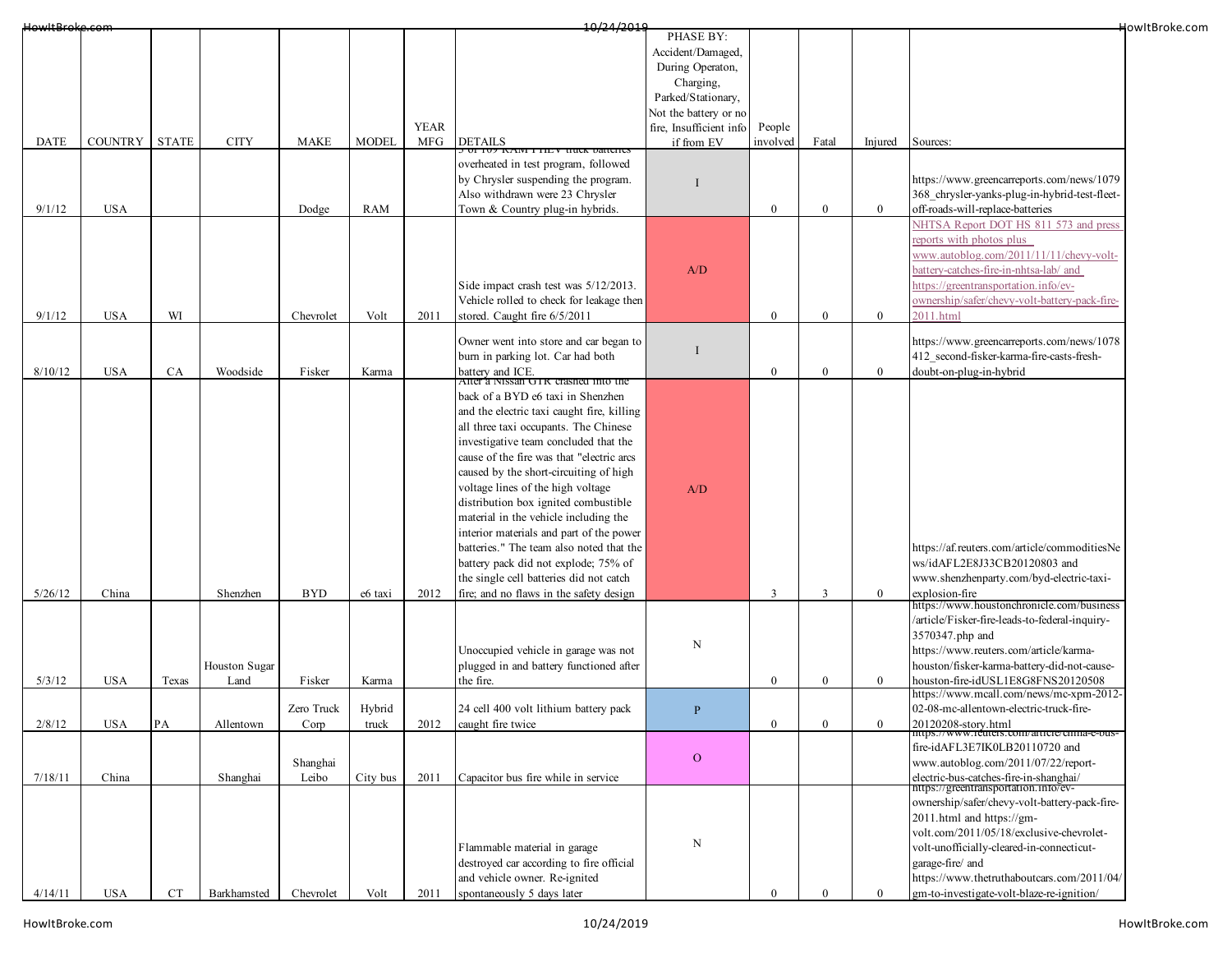| HowItBroke.com |                      |                 |               |                |                |               | 10/24/2019                                                                                        |                         |              |          |                |                                         | HowItBroke.com |
|----------------|----------------------|-----------------|---------------|----------------|----------------|---------------|---------------------------------------------------------------------------------------------------|-------------------------|--------------|----------|----------------|-----------------------------------------|----------------|
|                |                      |                 |               |                |                |               |                                                                                                   | PHASE BY:               |              |          |                |                                         |                |
|                |                      |                 |               |                |                |               |                                                                                                   | Accident/Damaged,       |              |          |                |                                         |                |
|                |                      |                 |               |                |                |               |                                                                                                   | During Operaton,        |              |          |                |                                         |                |
|                |                      |                 |               |                |                |               |                                                                                                   | Charging,               |              |          |                |                                         |                |
|                |                      |                 |               |                |                |               |                                                                                                   | Parked/Stationary,      |              |          |                |                                         |                |
|                |                      |                 |               |                |                |               |                                                                                                   | Not the battery or no   |              |          |                |                                         |                |
|                |                      |                 |               |                |                | <b>YEAR</b>   |                                                                                                   | fire, Insufficient info | People       |          |                |                                         |                |
| <b>DATE</b>    | COUNTRY STATE        |                 | <b>CITY</b>   | <b>MAKE</b>    | <b>MODEL</b>   | MFG           | DETAILS<br>Taxi me autrouted to detective battery                                                 | if from EV              | involved     | Fatal    | Injured        | Sources:                                |                |
|                |                      |                 |               |                |                |               | pack assembly and production quality                                                              |                         |              |          |                |                                         |                |
|                |                      |                 |               |                | M300EV         |               | control. Cell construction not found at                                                           |                         |              |          |                |                                         |                |
|                |                      |                 |               |                | Lanyue         |               | fault. Driver and passenger able to exit                                                          | $\mathbf{O}$            |              |          |                | chinaautoweb.com/2011/06/battery-pack-  |                |
| 4/11/11        | China                |                 | Hangzhou      | Zotye          | EV             | 2011          |                                                                                                   |                         | 2            | $\bf{0}$ | $\mathbf{0}$   | defects-blamed-for-zotye-ev-fire/       |                |
|                |                      |                 |               |                |                |               | vehicle.<br>Converted vehicle was charging on car                                                 |                         |              |          |                |                                         |                |
|                |                      |                 |               |                |                |               | ferry Pearl of Scandinavia when fire                                                              |                         |              |          |                |                                         |                |
|                |                      |                 |               |                |                |               | began in battery pack. Owner was                                                                  |                         |              |          |                | Danish Fire Report IU10676 by Thomas    |                |
|                |                      |                 |               |                | Qashqai        |               | company owner who was returning                                                                   | $\mathbf{C}$            |              |          |                | Balleby, dated 2011-03-09. Press photos |                |
|                |                      |                 |               | A Future EV    | conversio      |               | from obtaining production approval.                                                               |                         |              |          |                | and articles, including owner report:   |                |
| 11/17/10       | Denmark              |                 | Copenhagen    | (Nissan)       | $\mathbf n$    | 2010          | The company name was A Future EV                                                                  |                         | $\mathbf{0}$ | $\bf{0}$ | $\overline{0}$ | soerenekelund.dk/oslo-ferry-fire-2010/  |                |
|                |                      |                 |               |                |                |               |                                                                                                   |                         |              |          |                |                                         |                |
|                |                      |                 |               |                |                |               |                                                                                                   |                         |              |          |                |                                         |                |
|                |                      |                 |               |                |                |               | Copart nationwide searches of 6/21/2019 from a total of 152,035 vehicles in 2011-2019 model years |                         |              |          |                |                                         |                |
|                |                      |                 |               |                |                |               |                                                                                                   |                         |              |          |                |                                         |                |
|                |                      |                 |               |                |                |               |                                                                                                   |                         |              |          |                |                                         |                |
|                |                      | <b>Burns of</b> |               |                |                | <b>Burned</b> |                                                                                                   |                         |              |          |                |                                         |                |
|                |                      | all types       |               |                |                | percent       |                                                                                                   |                         |              |          |                |                                         |                |
|                |                      | (Interio        |               |                |                | of            |                                                                                                   |                         |              |          |                |                                         |                |
|                |                      |                 | <b>Burned</b> | Hybrid or      | Burned         | hybrid/       |                                                                                                   |                         |              |          |                |                                         |                |
|                |                      | engine,         | percent of    | electric       | hybrid/        | battery       |                                                                                                   |                         |              |          |                |                                         |                |
|                | Total Count overall) |                 | overall fleet | count          |                | fleet         |                                                                                                   |                         |              |          |                |                                         |                |
|                |                      |                 |               |                | electric       |               |                                                                                                   |                         |              |          |                |                                         |                |
| Acura          | 371                  | 5               | 1.3           |                | $\Omega$       | 0.0           |                                                                                                   |                         |              |          |                |                                         |                |
| <b>BMW</b>     | 1466                 | 27              | 1.8           | 54             | $\mathbf{1}$   | 1.9           |                                                                                                   |                         |              |          |                |                                         |                |
| Cadillac       | 590                  | $6\phantom{1}6$ | 1.0           | $\mathbf{1}$   | $\pmb{0}$      | 0.0           |                                                                                                   |                         |              |          |                |                                         |                |
| Infinity       | 677                  | $\overline{7}$  | 1.0           | $\overline{9}$ | $\mathbf 0$    | 0.0           |                                                                                                   |                         |              |          |                |                                         |                |
| Jaguar         | 121                  | $\mathbf{1}$    | 0.8           | $\mathbf{1}$   | $\overline{0}$ | 0.0           |                                                                                                   |                         |              |          |                |                                         |                |
|                | 822                  | 5               | 0.6           | 122            | $\mathbf{1}$   | 0.8           |                                                                                                   |                         |              |          |                |                                         |                |
| Lexus          |                      |                 |               |                |                |               |                                                                                                   |                         |              |          |                |                                         |                |
| Mercedes       |                      |                 |               |                |                |               |                                                                                                   |                         |              |          |                |                                         |                |
| Benz           | 1367                 | 16              | 1.2           | 5              | $\mathbf 0$    | 0.0           |                                                                                                   |                         |              |          |                |                                         |                |
| Tesla          |                      |                 |               |                |                |               |                                                                                                   |                         |              |          |                |                                         |                |
| (Note 1)       | 141                  |                 | 0.7           | 141            | $\mathbf{1}$   | 0.7           |                                                                                                   |                         |              |          |                |                                         |                |
| Toyota         |                      |                 |               |                |                |               |                                                                                                   |                         |              |          |                |                                         |                |
| Prius (all     |                      |                 |               |                |                |               |                                                                                                   |                         |              |          |                |                                         |                |
| versions)      | 679                  | 5               | 0.7           | 679            | 5              | 0.7           |                                                                                                   |                         |              |          |                |                                         |                |
|                |                      |                 |               |                |                |               |                                                                                                   |                         |              |          |                |                                         |                |
| Volvo          |                      |                 |               |                |                |               |                                                                                                   |                         |              |          |                |                                         |                |
| (Note 2)       | 283                  | -5              | 1.8           | $\overline{2}$ | $\mathbf{1}$   |               |                                                                                                   |                         |              |          |                |                                         |                |
| Overall        | 6517                 | 78              | 1.2           | 1018           | 9              | 0.9           |                                                                                                   |                         |              |          |                |                                         |                |
|                |                      |                 |               |                |                |               |                                                                                                   |                         |              |          |                |                                         |                |
| All hybrid     |                      |                 |               |                |                |               |                                                                                                   |                         |              |          |                |                                         |                |
|                |                      |                 |               |                |                |               |                                                                                                   |                         |              |          |                |                                         |                |
| and            |                      |                 |               |                |                |               |                                                                                                   |                         |              |          |                |                                         |                |
| electric       |                      |                 |               |                |                |               |                                                                                                   |                         |              |          |                |                                         |                |
| cars           |                      |                 |               | 1018           | 19             | 1.9           |                                                                                                   |                         |              |          |                |                                         |                |
| Notes:         |                      |                 |               |                |                |               |                                                                                                   |                         |              |          |                |                                         |                |